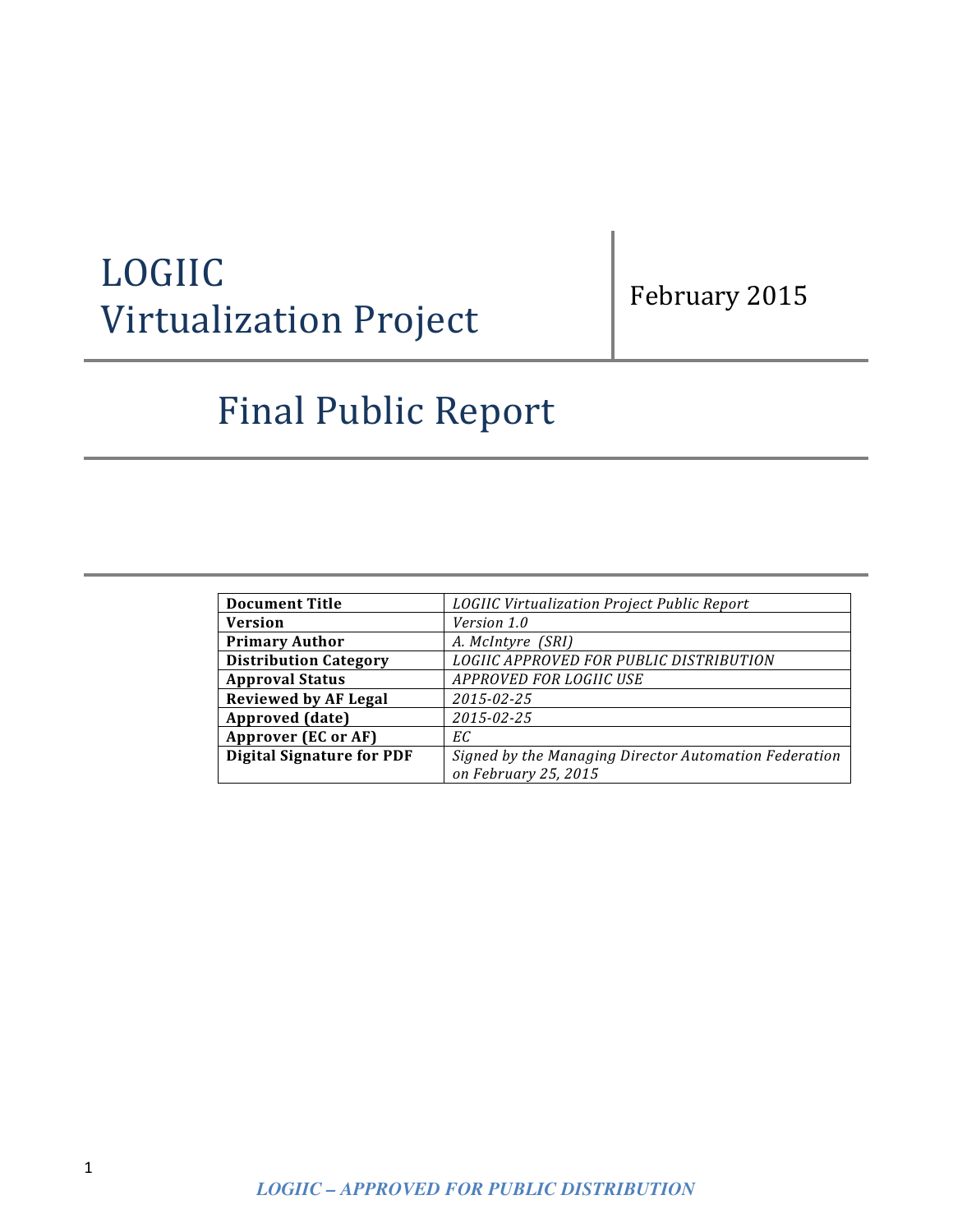## **REVISION HISTORY**

| Version | Author            | Date        |
|---------|-------------------|-------------|
| 1.0     | A. McIntyre (SRI) | $1-19-2015$ |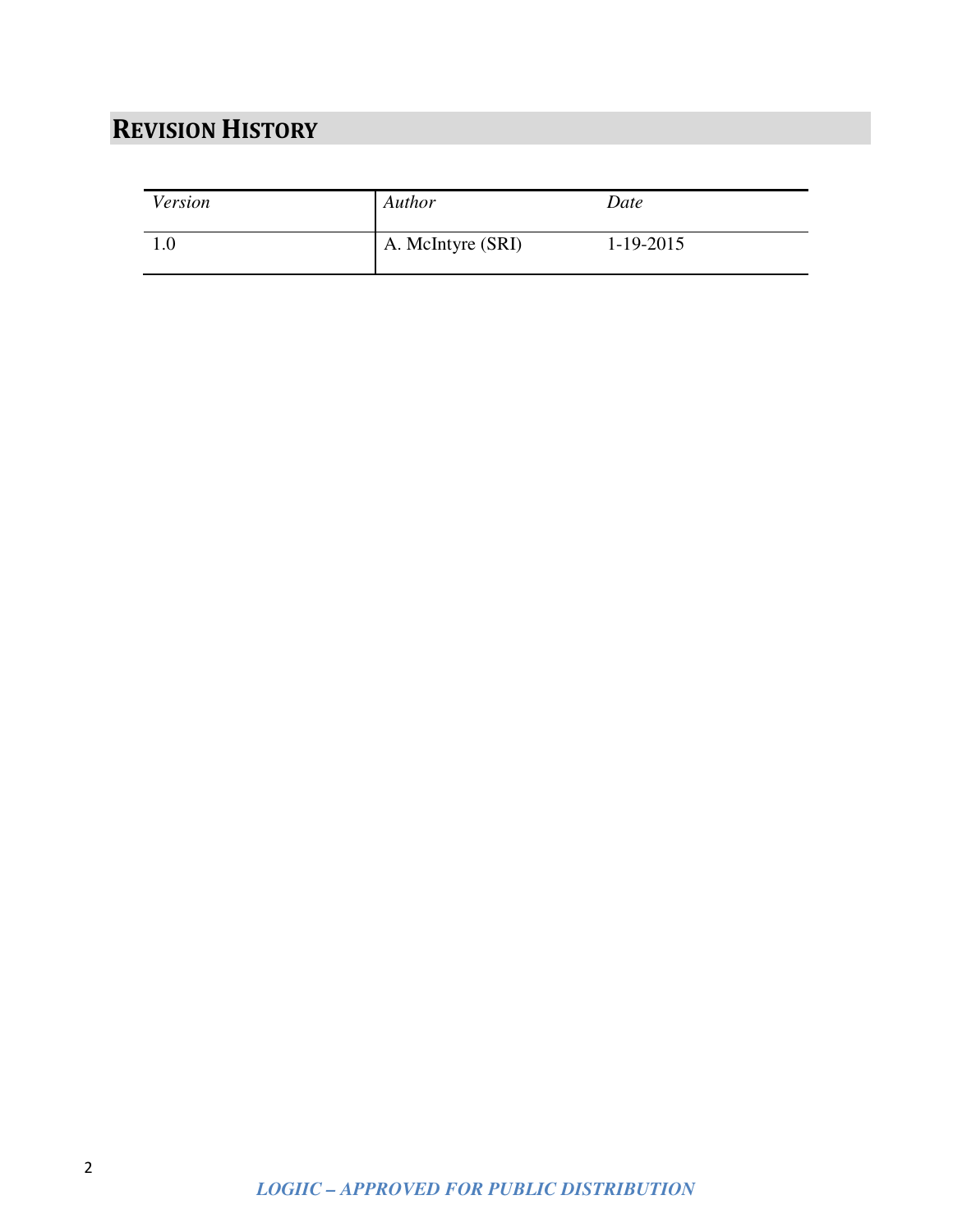### **EXECUTIVE SUMMARY**

The LOGIIC<sup>1</sup> Consortium was established by members of the oil and gas industry in partnership with the Cybersecurity Research and Development Center (CSRDC) of the U.S. Department of Homeland Security (DHS), Science and Technology (S&T) Directorate to review and study cyber security issues in Industrial Automation and Control Systems (IACS) which impact safety and business performance as they pertain to the oil and gas sector. LOGIIC has sponsored research initiatives that involve the interests of oil and gas sector stakeholders.

The LOGIIC Virtualization Project focused on the use of virtualization solutions in the operational environment. The principal project objective was to evaluate and test current automation vendor industry practices to generate guidelines and reference architectures that demonstrate methods for securing virtual environments that span multiple process control network layers.

LOGIIC conducted a series of research surveys and studies to identify product offerings in the marketplace, their applicability to the IACS environment, and their cyber security capabilities. Hands-on assessment activities conducted in an IACS environment identified the security capabilities of virtualization solutions and the impacts associated with their use in an operational setting.

Like many technologies applied in the IACS environment, optimizing a process or maximizing benefit often requires interface with complex technologies. Virtualization requires strong technical skills to design, set up, and manage the system, and collaboration with the automation vendor to maximize benefit of the technology. In addition, lifecycle maintenance for the system is required to ensure that it remains secure.

The detailed technical findings and operational conclusions derived during this project produced a set of topics that should be evaluated when considering the viability of virtualization in a specific IACS environment. This includes the product evaluation, planning and design, and implementation phases.

As a result of the technical assessment and analysis, this report presents conclusions on the use of virtualization in an IACS environment. The objective of this report is to convey important factors that should be weighed when considering virtualization in an IACS environment and to support a dialogue between asset owners and automation vendors.

-

 $1$  LOGIIC - Linking the Oil and Gas Industry to Improve Cybersecurity.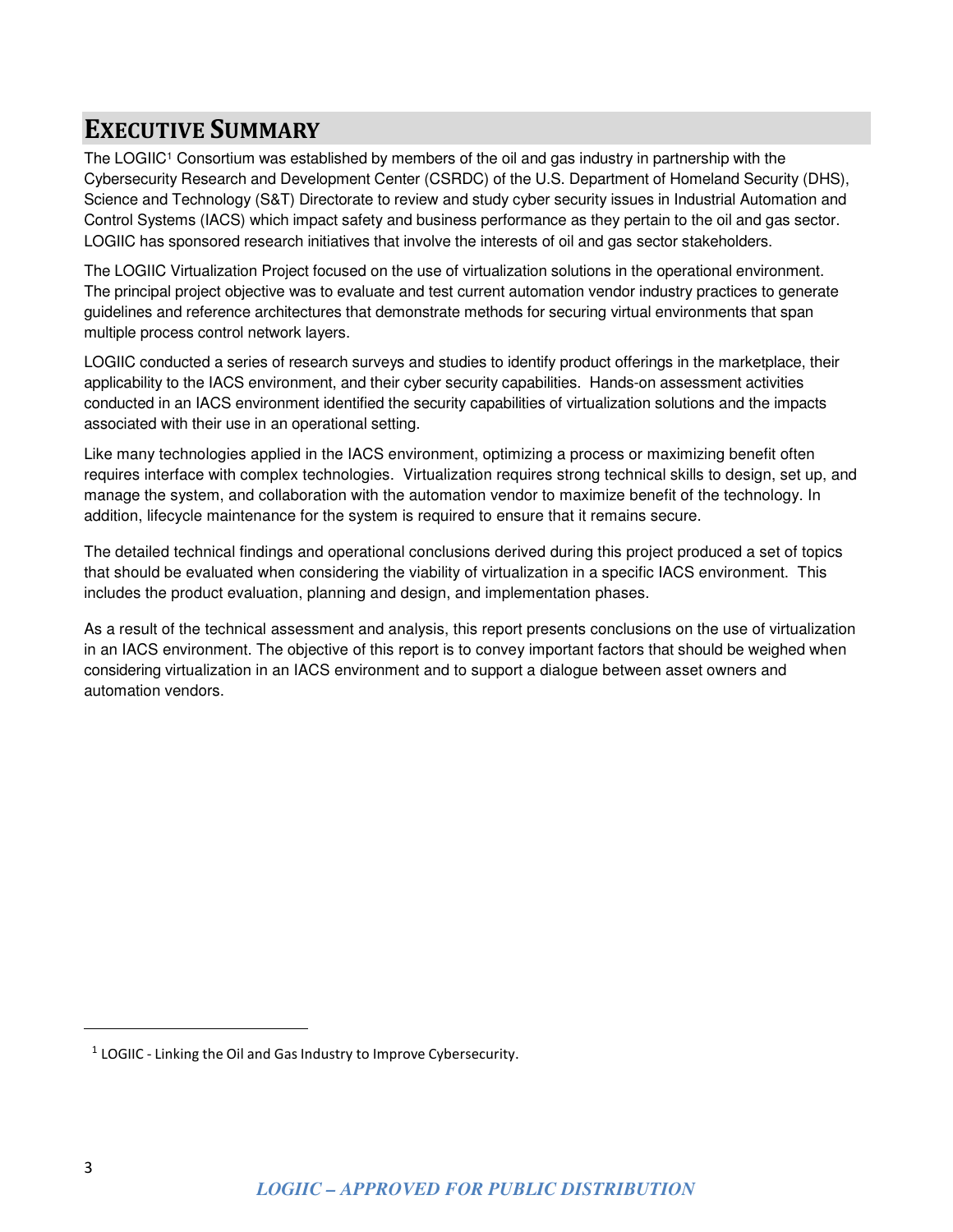## **Table of Contents**

| $\mathbf{1}$   |  |  |  |
|----------------|--|--|--|
| $\overline{2}$ |  |  |  |
| 3              |  |  |  |
|                |  |  |  |
|                |  |  |  |
|                |  |  |  |
| 4              |  |  |  |
|                |  |  |  |
|                |  |  |  |
|                |  |  |  |
|                |  |  |  |
|                |  |  |  |
|                |  |  |  |
| 5              |  |  |  |
|                |  |  |  |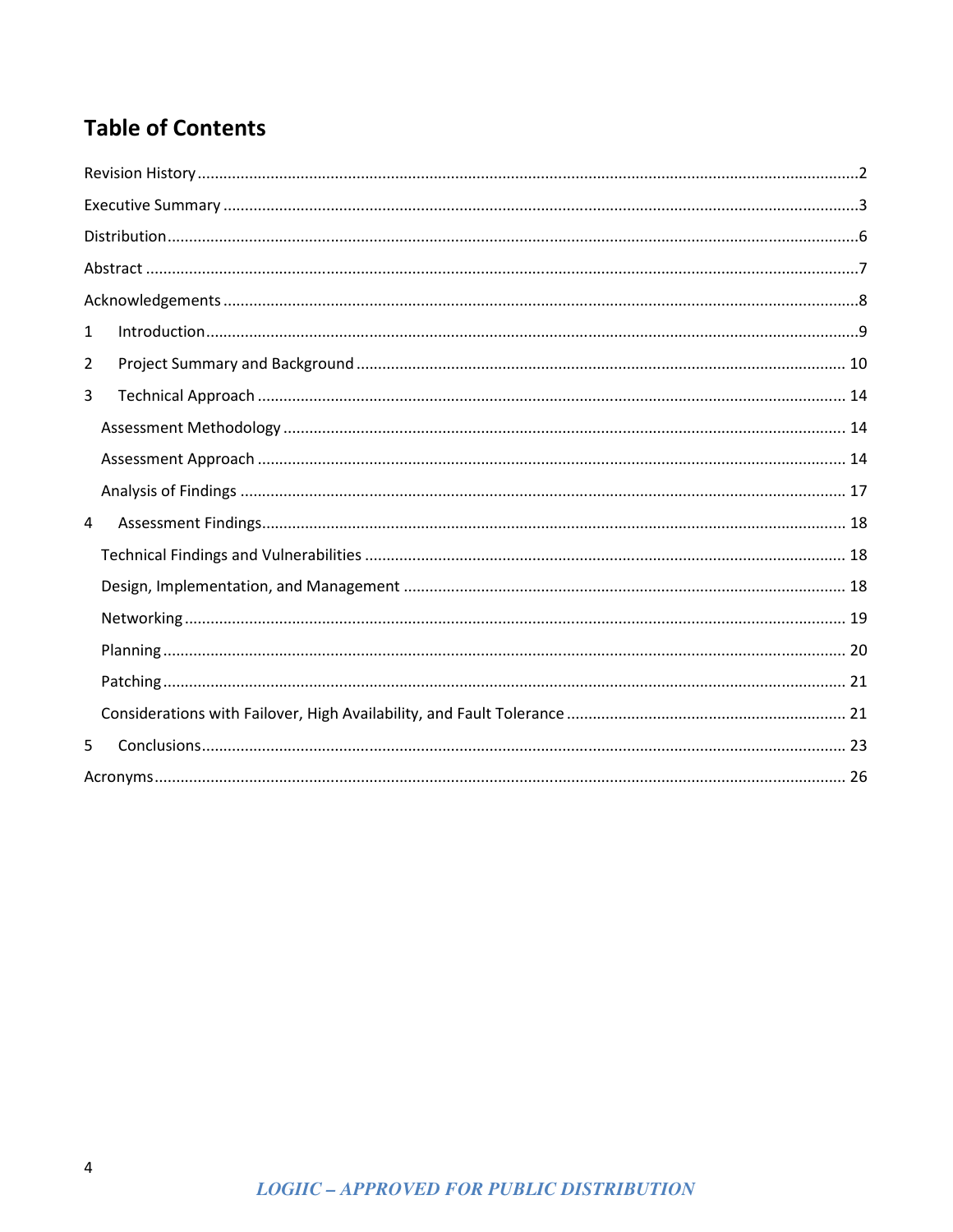## **Table of Figures**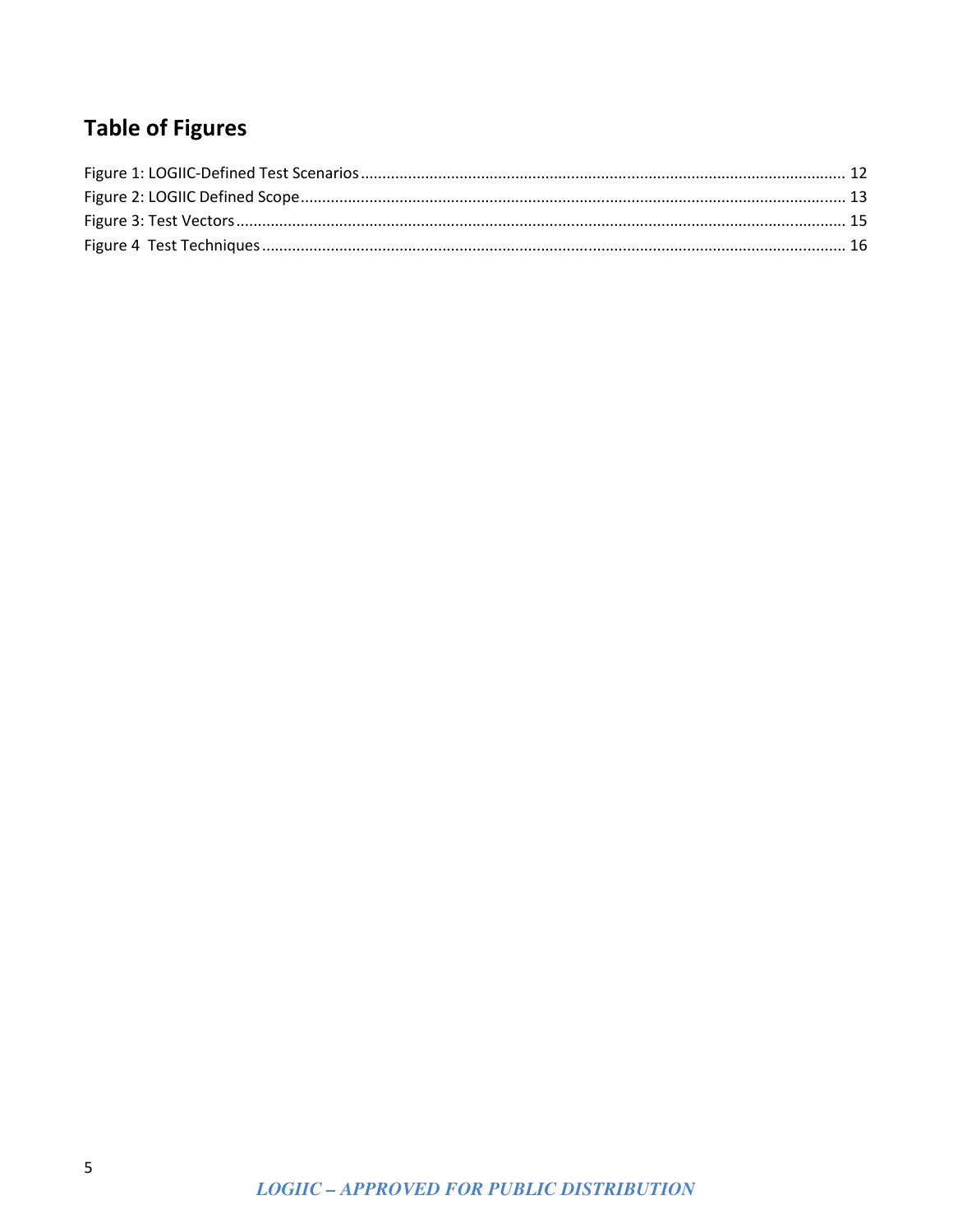### **DISTRIBUTION**

This report is approved by U.S. Department of Homeland Security and the LOGIIC Executive Committee for unlimited public distribution.

© 2015. The Automation Federation. All rights reserved.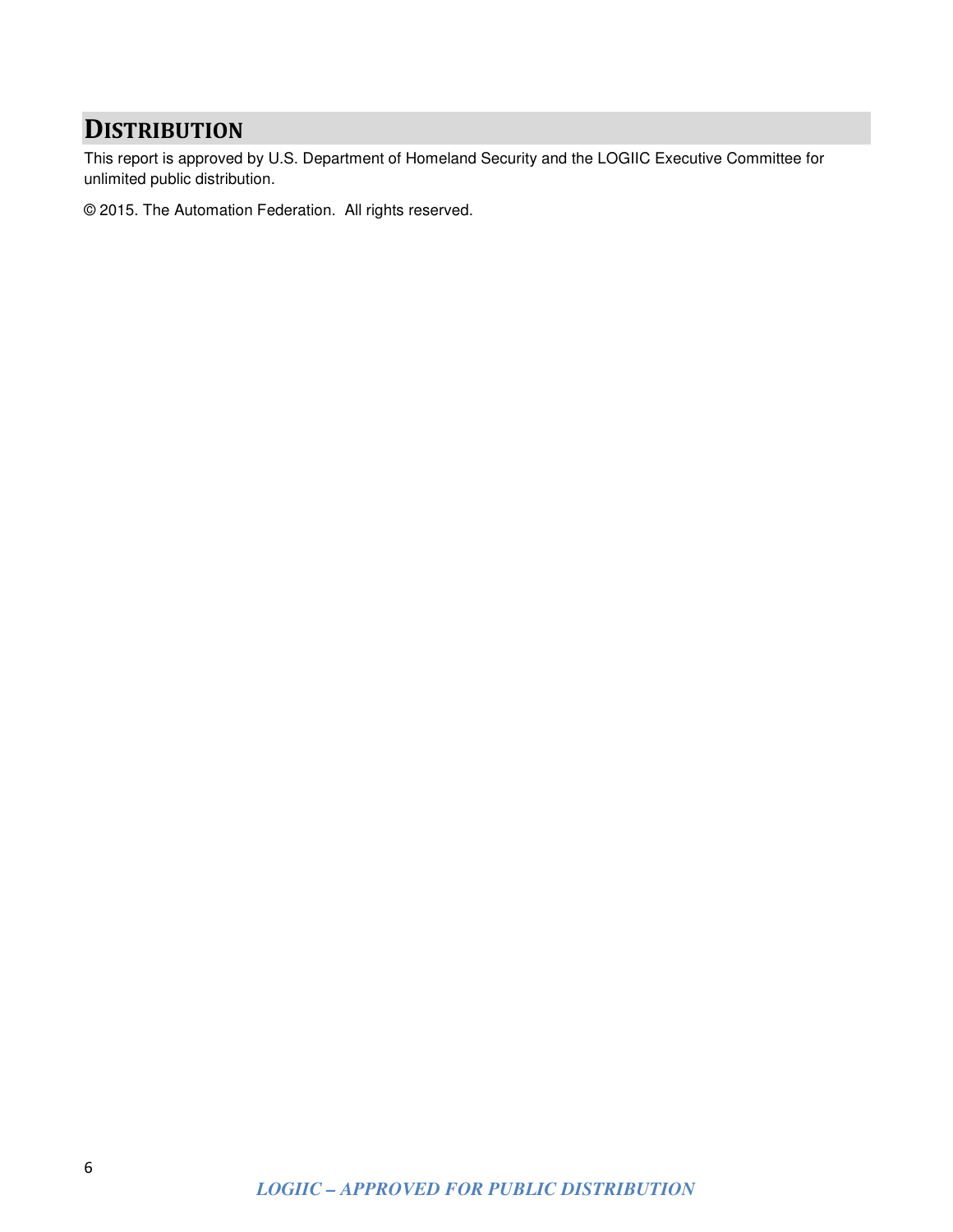### **ABSTRACT**

The LOGIIC program was established to review and study cyber security issues as they pertain to the oil and gas sector, and has sponsored research initiatives that involve the interests of oil and gas sector stakeholders. The exponential growth in attempted and successful cyber threats, whether malicious or unintentional, combined with operational demands for increased system reliability and availability motivate the need for a better approach.

The LOGIIC Virtualization Project focused on the use of virtualization solutions in the operational environment. The principal project objective was to evaluate and test current automation vendor industry practices to generate guidelines and reference architectures that demonstrate methods for securing virtual environments that span multiple process control network layers.

LOGIIC conducted a series of research surveys and studies to identify product offerings in the marketplace, their applicability to Industrial Automation and Control Systems (IACS) environment, and their cyber security capabilities. Hands-on assessment activities conducted in an IACS environment identified the security capabilities of virtualization solutions and the impacts associated with their use in an operational setting.

This report discusses the assessment attributes, findings, and considerations for using virtualization solutions in IACS environments.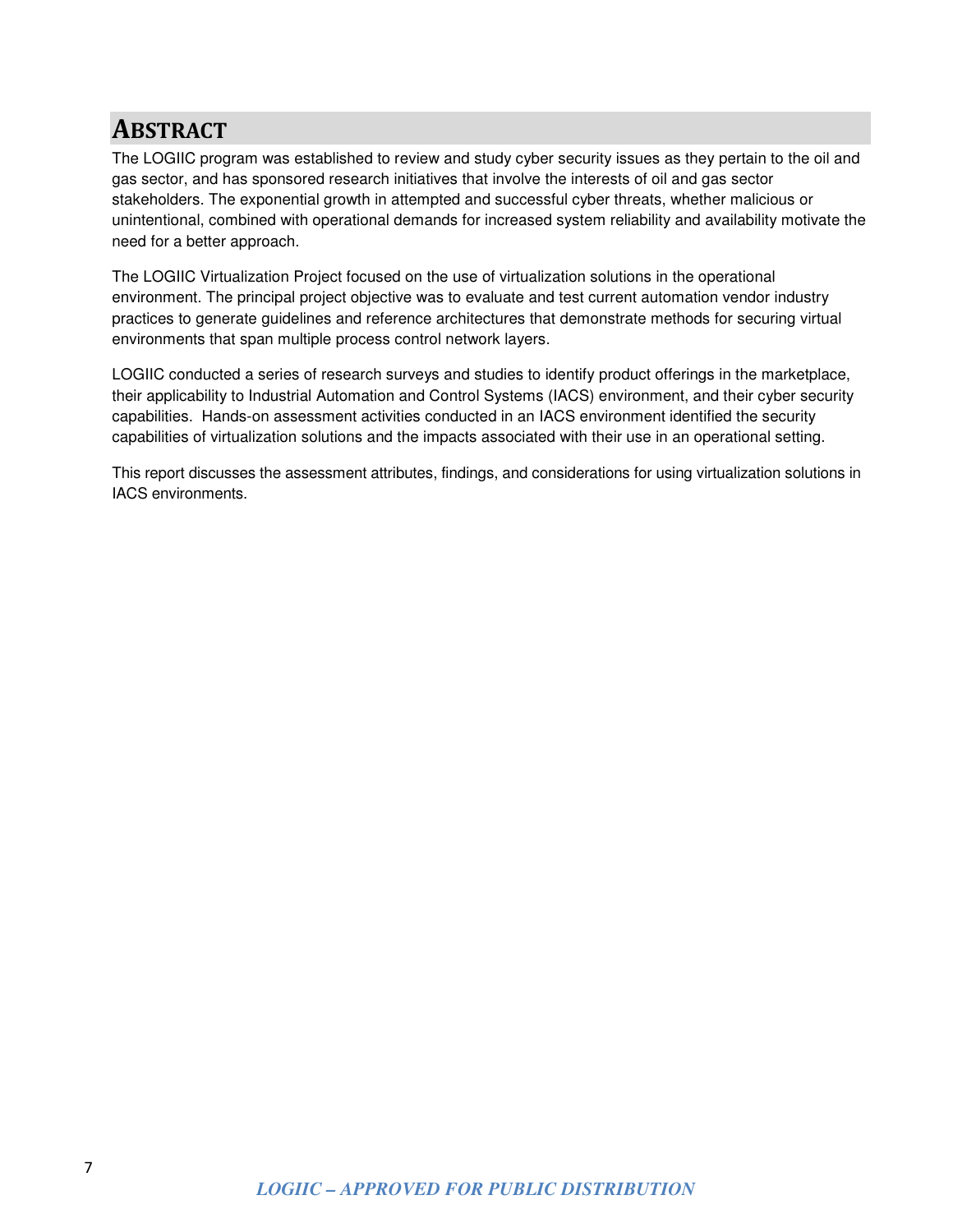### **ACKNOWLEDGEMENTS**

The project to evaluate virtualization technologies was developed and guided by the members of the international LOGIIC forum, who devote their time and expertise to conduct projects that will lead to improvements to cyber security in the oil and gas industry, and to the IACS community in general. The Automation Federation serves as the LOGIIC host organization and provides a necessary home and legal framework for our efforts.

LOGIIC would like to thank the DHS S&T Directorate for providing leadership, vision and commitment to enhancing cyber security.

We would also like to express our appreciation for the work of our team of subject matter experts (SMEs) who refined the evaluation strategy, performed the system evaluations, and developed the project reports. Since the inception of LOGIIC, the scientific research organization SRI International has provided coordination, project management, and subject matter expertise.

The work performed on this project by SRI International and its subcontractors was funded under contract to the DHS S&T Directorate. The content is solely the product and responsibility of the LOGIIC program and does not necessarily represent the official views of DHS.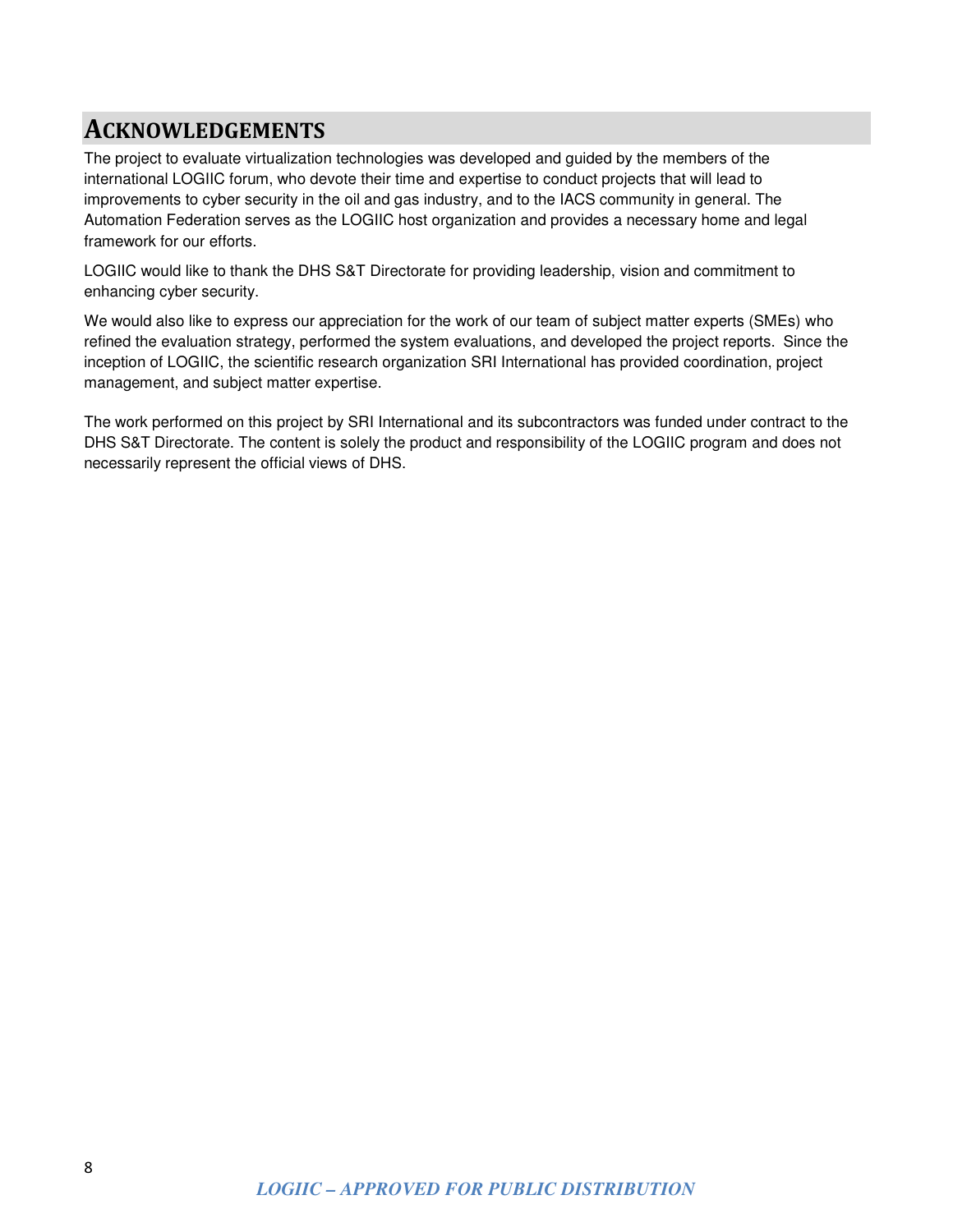### **1 INTRODUCTION**

The LOGIIC program was established to review and study cybersecurity issues as they pertain to the oil and gas sector, and has sponsored research initiatives that involve the interests of oil and gas sector stakeholders. LOGIIC initiatives are applicable to many industries with control systems.

The LOGIIC Virtualization Project focused on the use of virtualization solutions in the operational environment. The principal project objective was to evaluate and test current automation vendor industry practices to generate guidelines and reference architectures that demonstrate methods for securing virtual environments that span multiple process control network layers.

LOGIIC conducted a series of research surveys and studies to identify product offerings in the marketplace, their applicability the IACS environment, and their cyber security capabilities. Hands-on assessment activities conducted in an IACS environment identified the security capabilities of virtualization solutions and the impacts associated with their use in an operational setting.

This report presents conclusions on the use of virtualization in an IACS environment. These conclusions are a result of technical assessment and analysis. The objective of this report is to convey important factors that should be weighed when considering virtualization in an IACS environment and to support a dialogue between asset owners and automation vendors.

The intended audience for this report is the IACS technical and security communities, and automation and security vendors.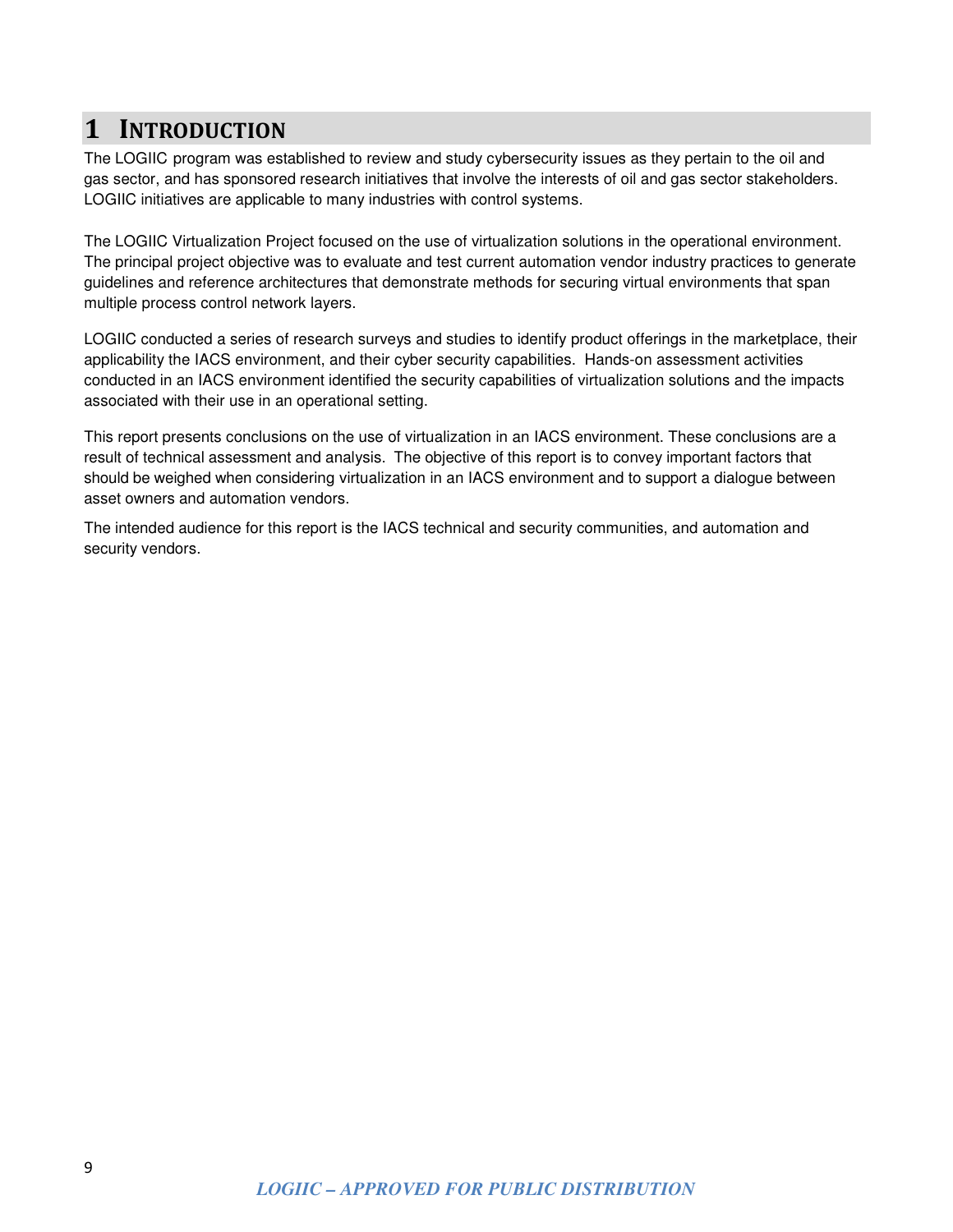## **2 PROJECT SUMMARY AND BACKGROUND**

The LOGIIC Virtualization Project was established and defined by the LOGIIC members (Technical Team, Executive Committee, and the DHS sponsor). Automation vendors were engaged and invited to participate in an assessment.

Project 8's primary objective was to evaluate and test current automation vendor industry practices to generate guidelines and reference architectures that demonstrate methods for securing virtual environments that span multiple process control network layers.

In August 2013, LOGIIC conducted a survey of virtualization technologies available from a selected automation vendor set. At the same time, LOGIIC conducted a survey of Executive Committee members on their use of virtualization and related decision factors in implementation. Many members seek a level of confidence in key areas (security, maintainability, implementation, and optimization) prior to expanding the use of virtualization in their organizations.

Presently, LOGIIC members are utilizing, or are considering utilization of virtualization in the following ways<sup>2</sup>:

- Access to and movement of data between security zones
- Management of legacy systems and applications
- Historization
- Factory acceptance testing
- Training and maintenance/admin functions
- Lab and simulation environments
- Utility systems that support the BPCS
- HMI workstations and servers
- Footprint reduction
- Advanced control applications
- Calculation programs
- Domain controllers
- Optimization systems
- Database systems

To meet the project objectives, an automation vendor selection process was established; candidates were evaluated; and selections were made based on established criteria. Expanding knowledge in virtualization required LOGIIC to conduct hands-on testing activities. A selection process chose multiple automation vendor technologies for evaluation by a selected SME. Building upon previous surveys, test scenarios were selected to reflect core questions posed by the LOGIIC team members. These areas of interest validated the investigation of risks associated with using virtualization in an operational environment.

The objectives of the project's assessment focused on answering key technical questions related to the use of virtualization in an operational environment. Test scenarios were crafted to produce results that answer technical questions relating to implementation, design, specific use cases; and to provide input to primary conclusions regarding the use of virtualization in general.

<u>.</u>

<sup>&</sup>lt;sup>2</sup> LOGIIC Member Survey, August 2013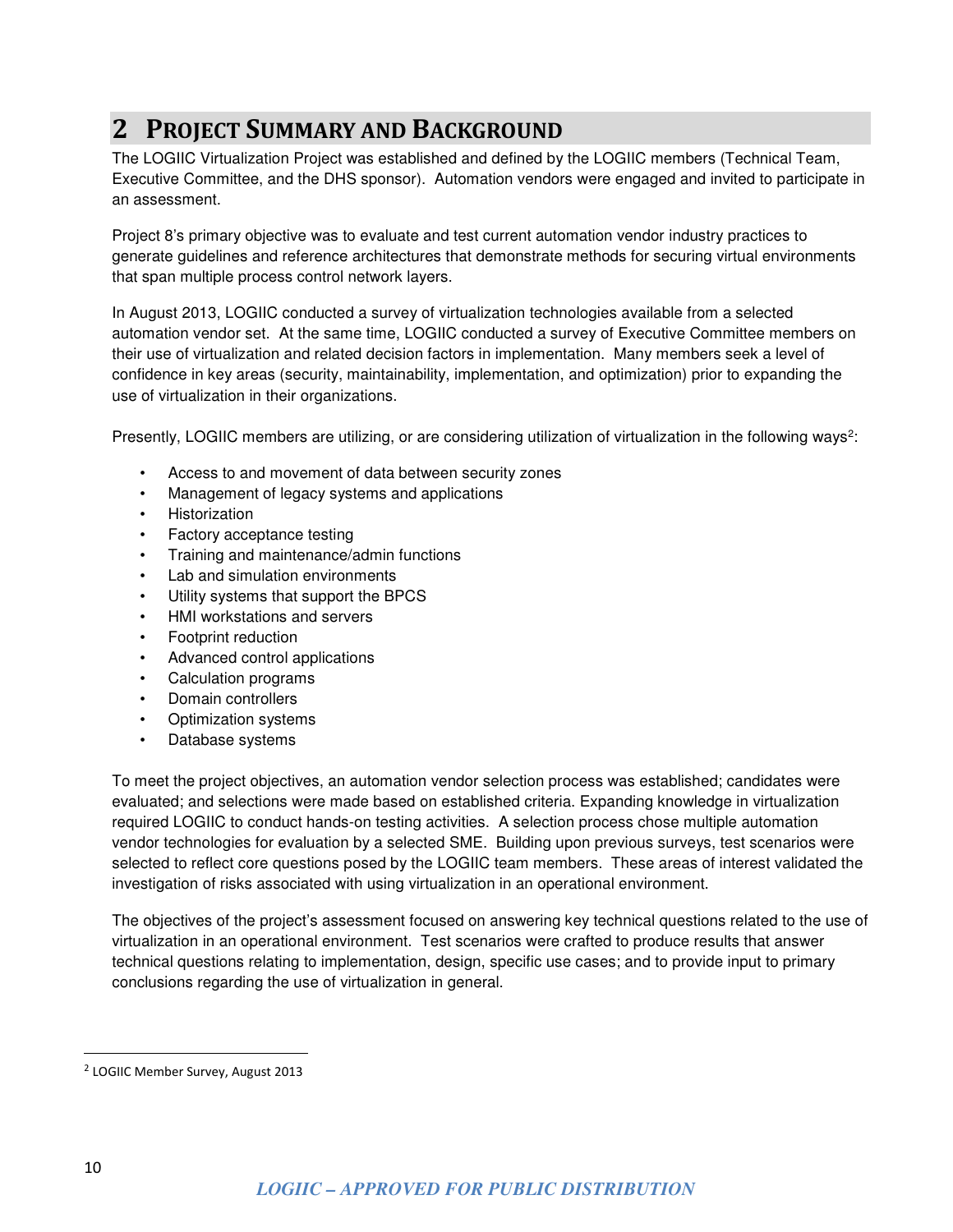The assessment sought to answer the following questions:

- What are the ramifications of using a hardware vs. software solution?
- What are the security differences between Hyper-V® and VMWare®?<sup>3</sup>
- Are resource utilization and SCADA optimization attainable while maintaining security?
- What are the security risks associated with maintaining and remotely accessing the virtual machines?
- Are there risks associated with very standard and open software choices?
- How much automation vendor access to the systems is required, and does this pose a risk?
- Do the increased fault tolerance and rollover capabilities of virtualization provide a more secure solution?
- Can the thin client be used as a threat vector?
- What are the ramifications of shared memory space in a virtualized environment?
- Do patch management and update processes present threat vectors?

This assessment focuses on the testing and analysis of the underlying technologies and architectures which support virtualization solutions, including both VMWare® and Hyper-V® components. As defined by LOGIIC, the following scenarios in Figure 1 were within the scope.

<u>.</u>

<sup>&</sup>lt;sup>3</sup> Hyper-V is a registered trademark of Microsoft. VMware is a registered trademark of VMware.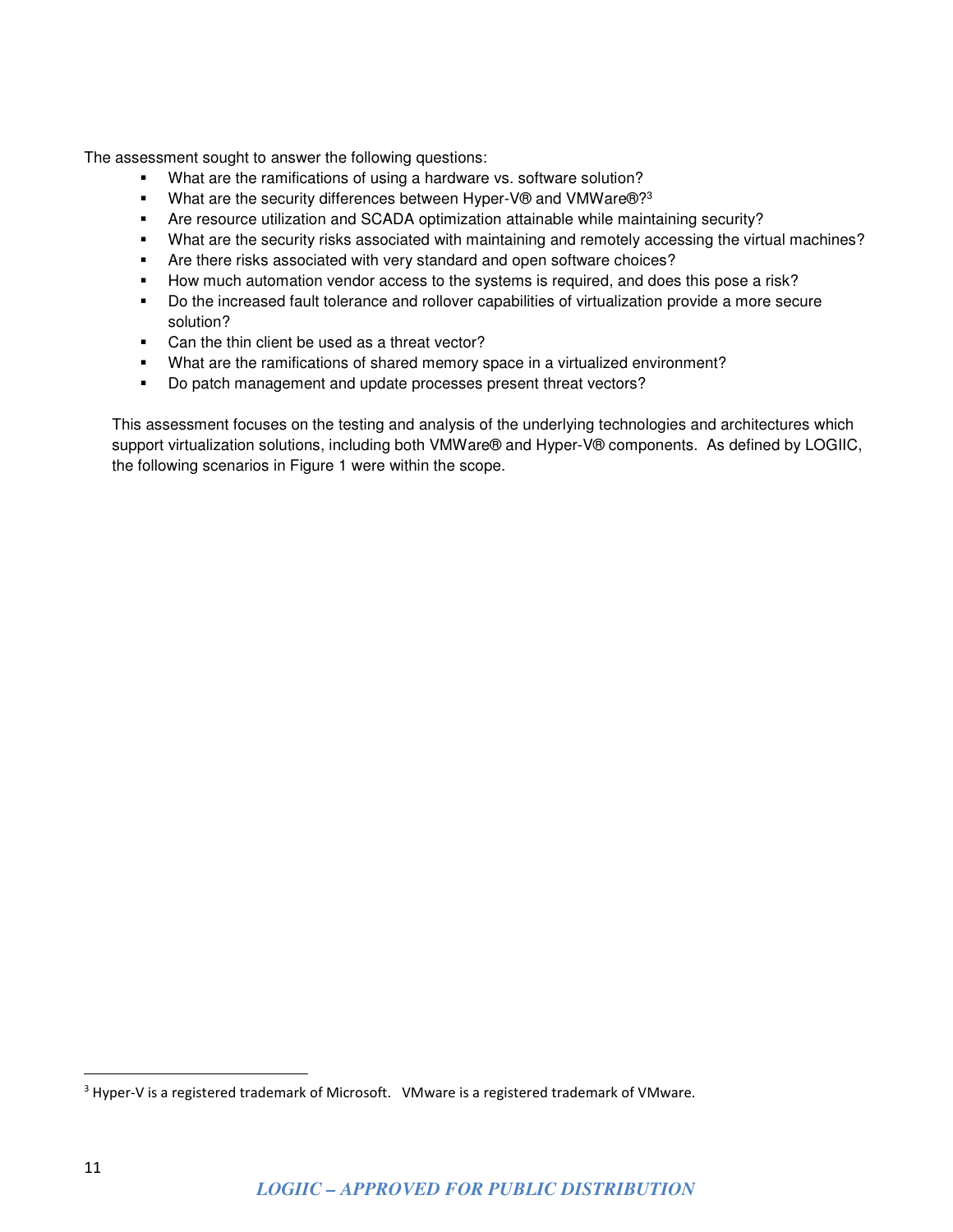

#### **Figure 1: LOGIIC-Defined Test Scenarios**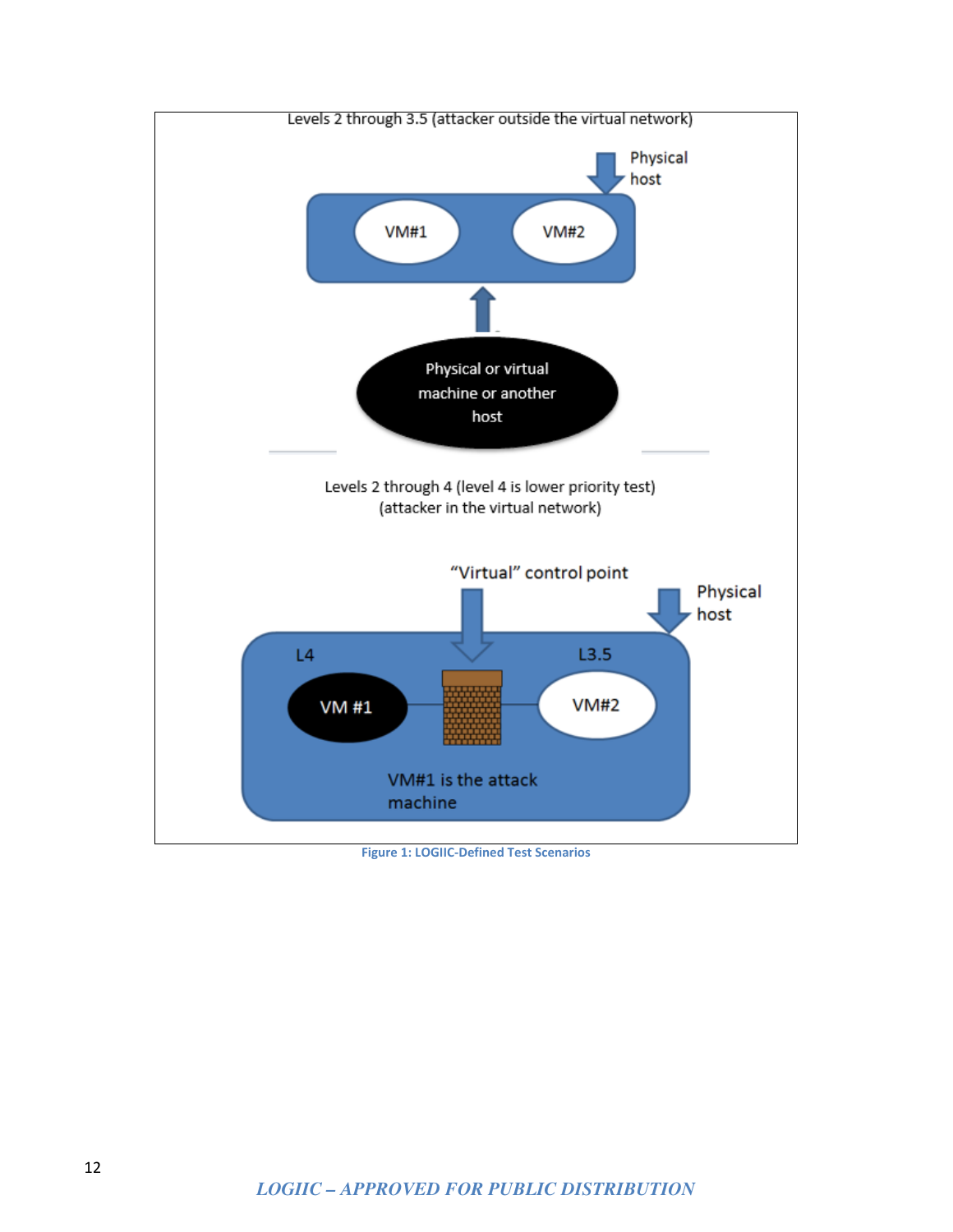The project scope included the virtual machine/application and the system architectures used to host the servers. The LOGIIC team defined the scope to focus on the operational environment. This scope is reflected in the figure below.



**Figure 2: LOGIIC Defined Scope**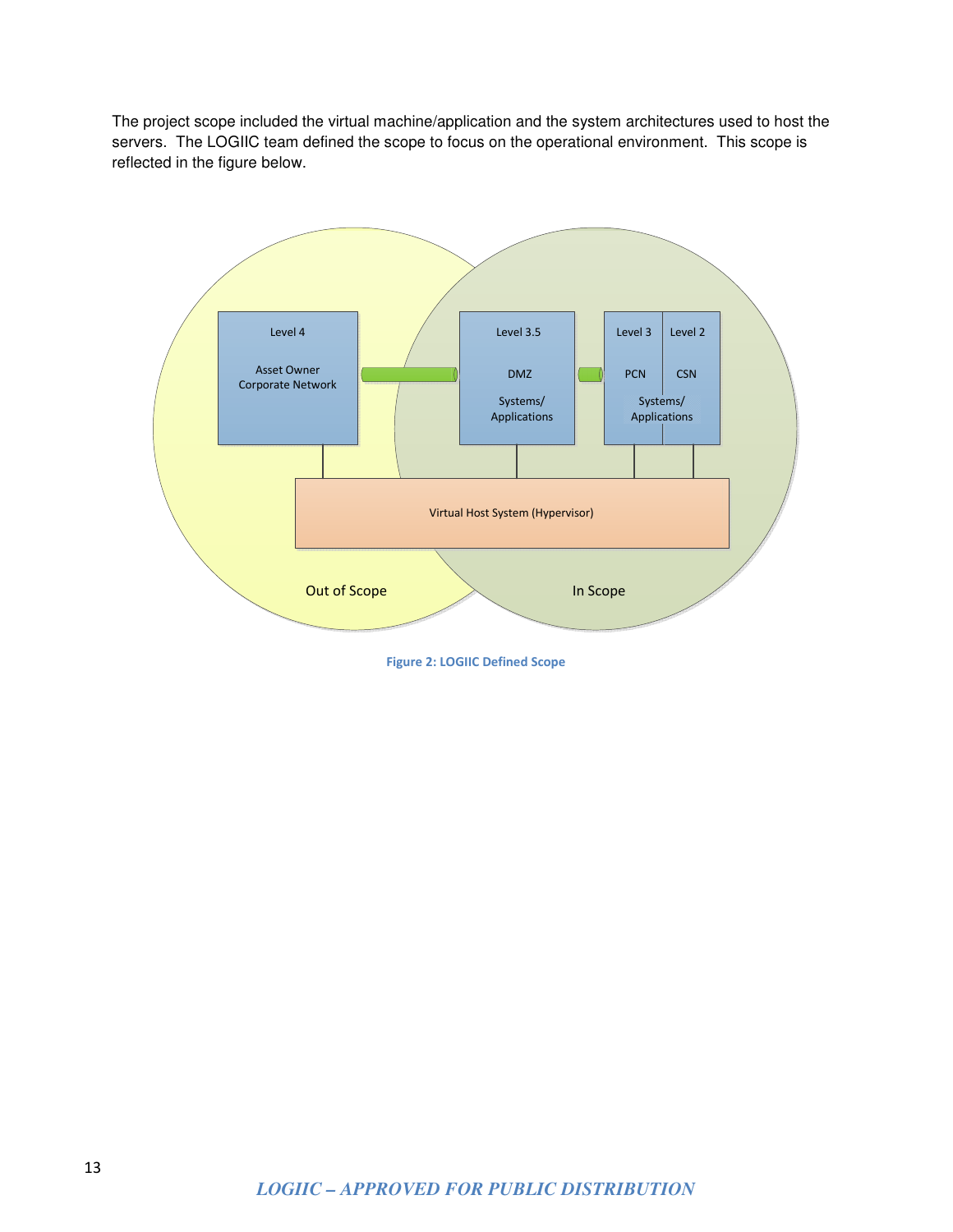## **3 TECHNICAL APPROACH**

Technical surveys, market reviews, and engagement with automation vendors contributed to the scoping of the project and individual test scenario. Assessment and analysis followed a standard approach and used previously tested assessment methodologies. The details of the approach are outlined in this section.

#### **Assessment Methodology**

LOGIIC consistently bases all assessments on the foundational risk equation, where Risk = Threat x Vulnerability x Consequence. This ensures that all testing expresses a plausible threat that is applicable to the oil and gas industry. The assessment scope and individual test scenarios were defined by characterizing risk in terms of threat, vulnerability and consequence.

After selecting an automation vendor and a SME in testing virtual technologies, a Test Plan was developed that identified test scenarios and rules of engagement. The automation vendor provided network and design diagrams in advance, as well as a demonstration of the system and key factors in implementation. Therefore, the assessment was considered a "full knowledge" assessment, with the automation vendor providing information and device details in advance.

The following high-level steps were followed during the assessment for each device or system of devices:

- 1. Reconnaissance
- 2. Information Capture/Data Retrieval Attempts
- 3. Targeted Attack

As with the standard LOGIIC assessment approach, attacks were only considered viable if they were traceable and reproducible.

While technical activities, such as reconnaissance and attack, form the basis for most of the assessment findings, observations about interactions with devices, setup, and troubleshooting can provide valuable information for the LOGIIC team. Performance of security features, resilience, and robustness were measured by technical results and by general observations during the assessment.

#### **Assessment Approach**

Two main virtualization products, VMWare® and Microsoft Hyper-V®, serve as the basis for nearly all virtualization solutions presently offered by automation vendors. Implementations of both products were tested during a single assessment period.

Test vectors were developed by the LOGIIC team, and by the SME, to answer key questions of specific interest to the LOGIIC members. These test vectors, listed below, were utilized by the SME to develop broader test scenarios and select applicable tools.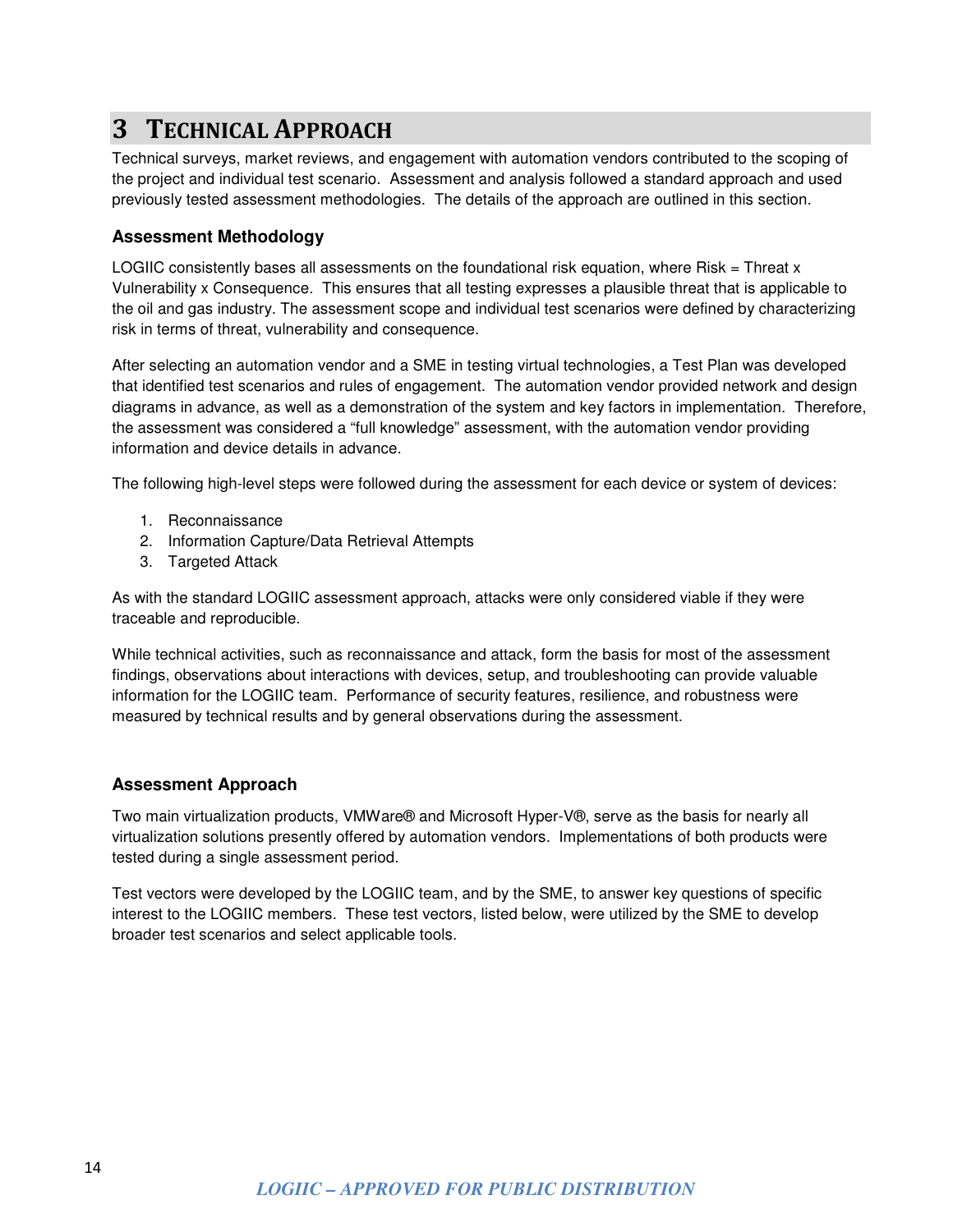| <b>Test Vectors</b>                                                    |  |  |
|------------------------------------------------------------------------|--|--|
| Hardware                                                               |  |  |
| <b>Shared Memory</b>                                                   |  |  |
| Software and Host                                                      |  |  |
| Security on the VM OS (Anti-virus, firewalls)                          |  |  |
| Hyper-Visor – VMWare® (and vCenter™ management system) <sup>4</sup>    |  |  |
| Hyper-Visor - Hyper-V® (and Hyper-V® management system)                |  |  |
| Thin client                                                            |  |  |
| Domain controller                                                      |  |  |
| Pivot Attacks in DMZ and IACS network structures                       |  |  |
| Exploitation of network configuration for virtual environment          |  |  |
| Exploit complex relationships within the system                        |  |  |
| Fault tolerance, failover                                              |  |  |
| Patch management and update mechanisms                                 |  |  |
| <b>Functional Testing: Setup</b>                                       |  |  |
| Functional Testing: Configuration                                      |  |  |
| Functional Testing: Resource Load                                      |  |  |
| Functional Testing: Administration, Footprint                          |  |  |
| Functional Testing: FAT/SAT, DB, Optimization, HMI, calculations, etc. |  |  |

#### **Figure 3: Test Vectors**

The SME conducted the test scenarios using their attack methods, payloads, and equipment. Two assessment teams (one aligned with Hyper-V® and another with VMWare®) performed concurrent tests where possible.

The following is a list of significant targets that occurred over the 10-day assessment period. Some tests were scheduled according to the attendance of LOGIIC members with interest in specific topics.

- 1. VM OS assessment
- 2. Thin client and remote access
- 3. Hardware, including network and storage
- 4. Hypervisor assessment
- 5. Fault tolerance
- 6. Custom exploit development and fuzzing

<u>.</u>

<sup>4</sup> vCenter is a trademark of VMware.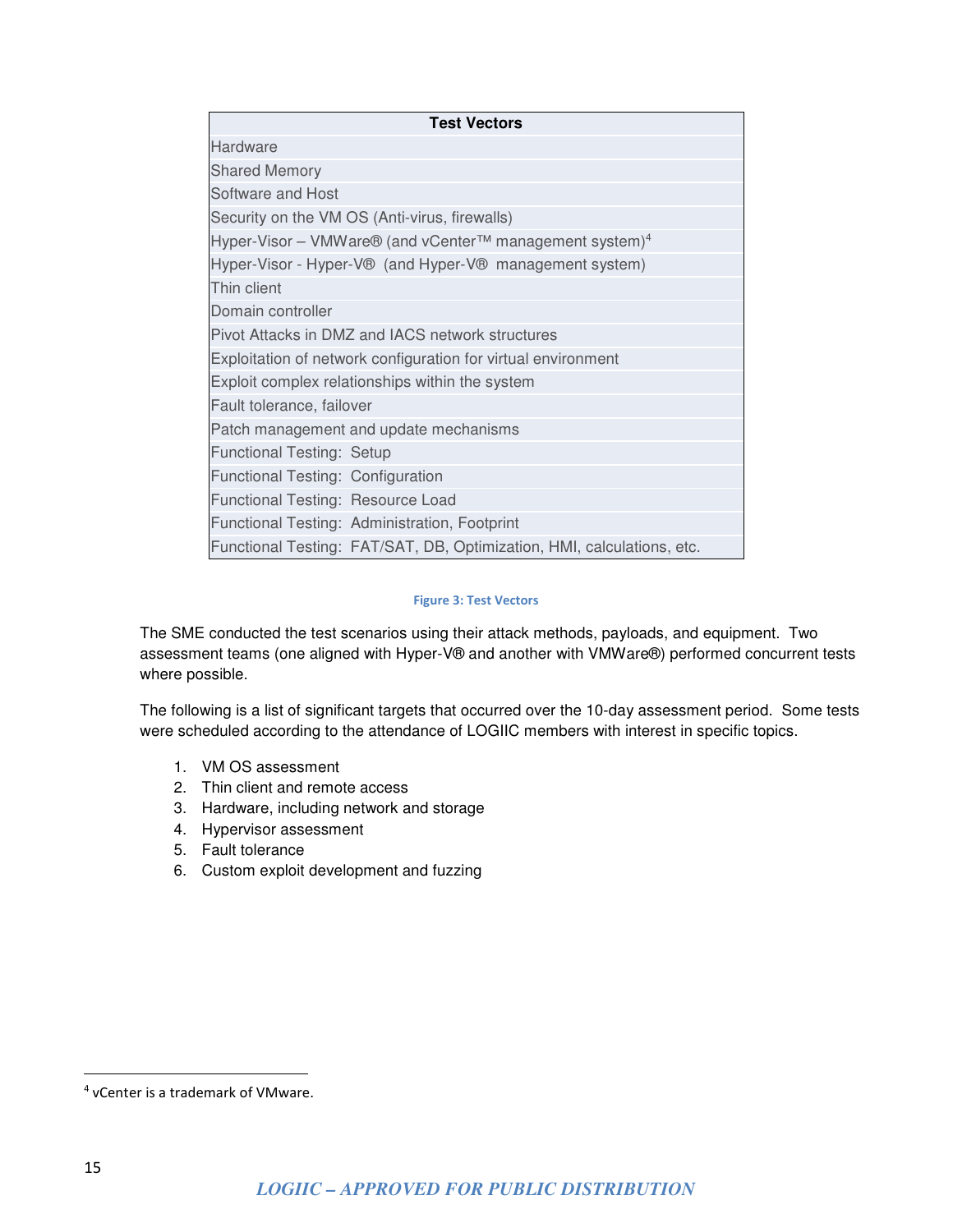The SME employed reconnaissance and attack techniques that included the following steps:

#### **Reconnaissance**

- **Survey the architecture**
- **IDENTIFY UNDECESSARY SERVICES**
- **Survey and/or verify encryption**
- **Survey access control**
- **Search for known vulnerabilities in the architecture**
- **If all identify assets and keys**
- Perform auditing
- **IDENT** Identify attack and denial of service (DoS) vectors within the architecture

#### **Testing**

- Assess configuration against standard implementation practices
- **IDENTIFY EXPLOITABLE VUINETABILITIES**
- **Image management investigation**
- **Test upgrade/patch functionality**
- **Test stability of system**
- Virtual environment network configuration evaluation
- VM OS isolation investigation
- Virtual environment application evaluation
- Pivot attacks

#### **Figure 4 Test Techniques**

Tools utilized included publicly available products alongside custom scripts developed by the SME:

- Kali Linux<sup>™</sup> distribution for penetration testing<sup>5</sup>
- Wireshark®<sup>6</sup>
- **Computer forensic tools**
- Custom attack scripts
- **Existing exploits**
- **Reverse engineering tools**

<u>.</u>

<sup>5</sup> Kali Linux ™ is a trademark of Offensive Security.

<sup>&</sup>lt;sup>6</sup> Wireshark is a registered trademark of the Wireshark Foundation.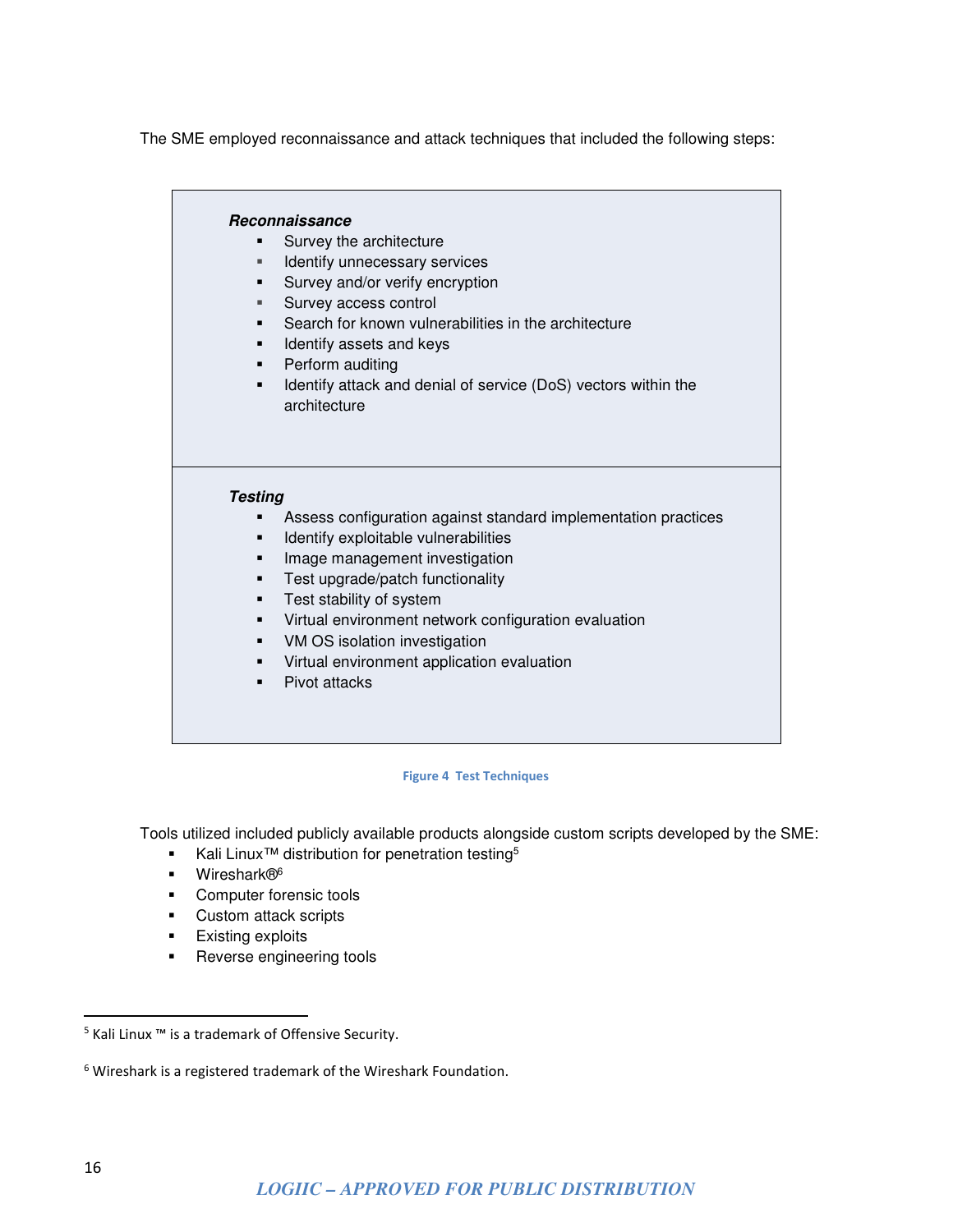White cell<sup>7</sup> activities during the assessment were performed by the LOGIIC Technical Lead. All test techniques, steps, results, and observations were noted during the assessment.

#### **Analysis of Findings**

The technical conclusions conveyed in the following sections of this report are based on a series of inputs and data sources, including:

- **Background research conducted under the project**
- **Product documentation, technical briefings, and design details from the automation vendor**
- **Assessment test scenario results**
- **Background information on each threat vector provided by the SME**
- Observations during the assessment
- **Functional and usability testing**

Although the assessment focused on the security aspects of using virtualization technologies in the IACS environment, and any risks associated with such an implementation, consideration was also given during the testing to ease of setup, maintenance, knowledge and resources to maintain, and usability. The SME assessment team, automation vendor, and LOGIIC technical leadership worked together to form broader conclusions.

-

<sup>&</sup>lt;sup>7</sup> A white cell is an independent person who collects findings and records events during the assessment. White cell activities are not typically performed by a red teamer or a vendor.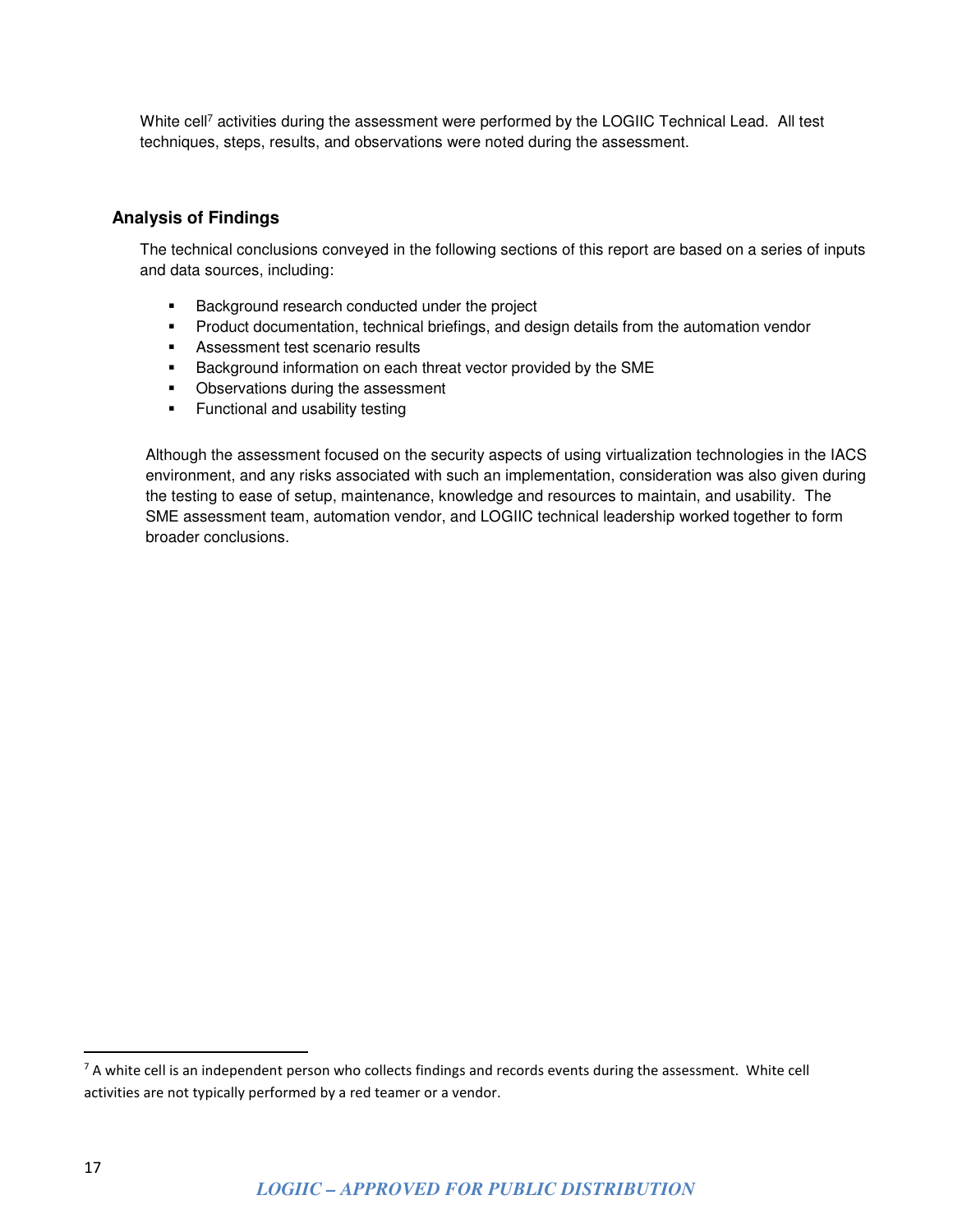### **4 ASSESSMENT FINDINGS**

The assessment produced numerous technical and operational findings. This section presents technical and operational findings and key discussion points.

#### **Technical Findings and Vulnerabilities**

During the assessment, the SME conducted approximately the same number of test cases against both Hyper-V® and VMware® architectures. While some test cases were direct exploit attempts, other cases focused on information collection as building blocks for other attacks. Findings from each test case were reviewed and ranked by consequence-based severity and likelihood. Technical vulnerabilities were identified in hardware, software, and implementation areas. These vulnerabilities are grouped into broader risk categories listed in the remainder of this section. Each area is relevant when considering the use of virtualization in an IACS environment, and should be included in the evaluation, selection, and design process.

#### **Design, Implementation, and Management**

As with any computing capability implemented in an IACS environment, security must be considered at all logical layers of the solution and throughout the life cycle. All standard security considerations within hardware, software, implementation, usability, and performance impacts that are typically weighed in a new project must be considered with a virtualization solution. However, due to the reduced footprint and potential complexities of the system, additional attributes must be evaluated. Security must be built into the design, including measures beyond maintenance of the VMs. For example, the following must be considered not only for guest operating systems and control system software, but also for hypervisors and virtualization management software:

- Role-based access control
- **User and administrative account management**
- Password management, such as removal of default passwords, and requirements for minimum complexity and expiration
- **•** Operating system and software updates and patches
- **System log monitoring and intrusion detection**

Standard components of virtual solutions, such as common services, ports, and web elements, may contain vulnerabilities that are not necessarily mitigated by virtualization. Common components include Remote Desktop Protocol (RDP), the Windows NT LAN Manager (NTLM) used as the challenge/response protocol, and common credentialing systems. These may be vulnerable to man-in-the-middle (MITM) attacks, dictionary attacks, and other common exploits. Therefore, layered cyber security that considers these risks is necessary throughout the design and implementation.

Despite the separation of VMs, the security and stability impacts of shared hardware and networking must be considered. Hypervisors and virtualization management components become critical, high-value assets. Many of the findings from the LOGIIC assessment focused on the importance of the Hyper-V® Manager and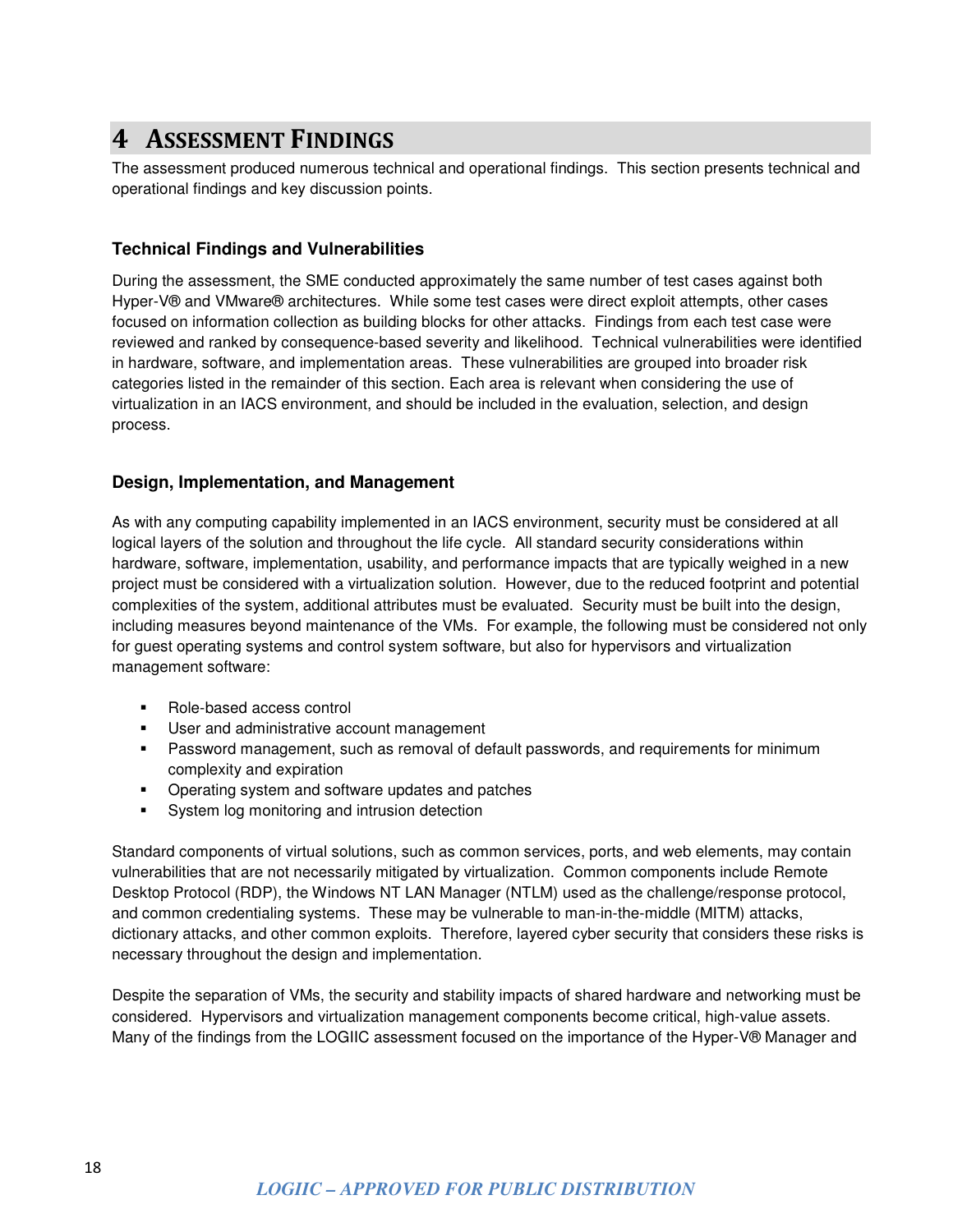the Server for vSphere®<sup>8</sup>. The technical findings led to the conclusion that configuration is critical among these high-value components. The Hyper-V® Manager controls all VM actions such as starting, stopping, configuration, creation, and deletion. Reduction of risks at setup and good management practices can together mitigate many vulnerabilities. For example, these practices include bans on single-user accounts, regular patching, bans on default passwords, and logging and monitoring. Likewise, vCenter™ Server accounts should also use role-based access control without default passwords. Both the vCenter™ Server and Hyper-V® Manager can be used with firewalls. These should be configured and maintained accordingly.

An asset owner's clear understanding of the automation vendor's virtualization offering is important in the design and implementation of the product. Asset owners should be fully aware of the automation vendor's design, implementation plan, risk mitigation and patch management schema. The importance of life-cycle planning and patch management is significant, and discussed in further sections in detail. In general, however, asset owners should be aware that automation vendor practices should include:

- **Inherent layered security**
- **•** Documented security recommendations
- **Fault tolerance, high availability, and failover options**
- Good coding practices, such as code obfuscation and no hard-coded passwords
- **Long term manageability and scalability**
- **E** Established processes to manage changing risks with growth

Another broad design and implementation consideration is threat and physical access. Insider threat and physical access to hardware provide numerous opportunities for exploitation.

Physical access to the hardware provides an opportunity to compromise the system, and it poses a security risk that should be evaluated and mitigated with site security controls. This may include access to USB and other open ports with options to access the BIOS, keyboard, and logon screens. Technical conclusions made by the SME indicate that physical access may indicate full ownership of the system.

#### **Networking**

Networking design and its security are critical considerations in a virtualization solution. Complexities associated with the virtualization components must be considered. For example, when using a blade system or system with multiple Network Interface Cards (NICs) or multiple networks, setup should be performed carefully, to ensure there is no network cross-traffic. Networks are subject to MITM attacks, particularly from the insider threat perspective. Likewise, the presence of standard components, such as RDP, offer the possibility for RDP credential capture, syn floods, and other DoS attacks.

Like physical systems that may or may not be entirely maintained by the automation vendor, virtual systems require perimeter security. Network design should consider the location and potential need for outbound and inbound traffic. Some solutions may require a connection to a management network or outside connection through a DMZ for setup or to perform maintenance and patching. These connections may be persistent or periodic. If connections are made beyond the immediate IACS environment, then DMZ configuration and other perimeter security must be considered. For example, if a management network connects to the Internet through a poorly configured DMZ, it could potentially become an attack vector from an outsider threat.

<u>.</u>

<sup>&</sup>lt;sup>8</sup> VSphere is a registered trademark of VMware.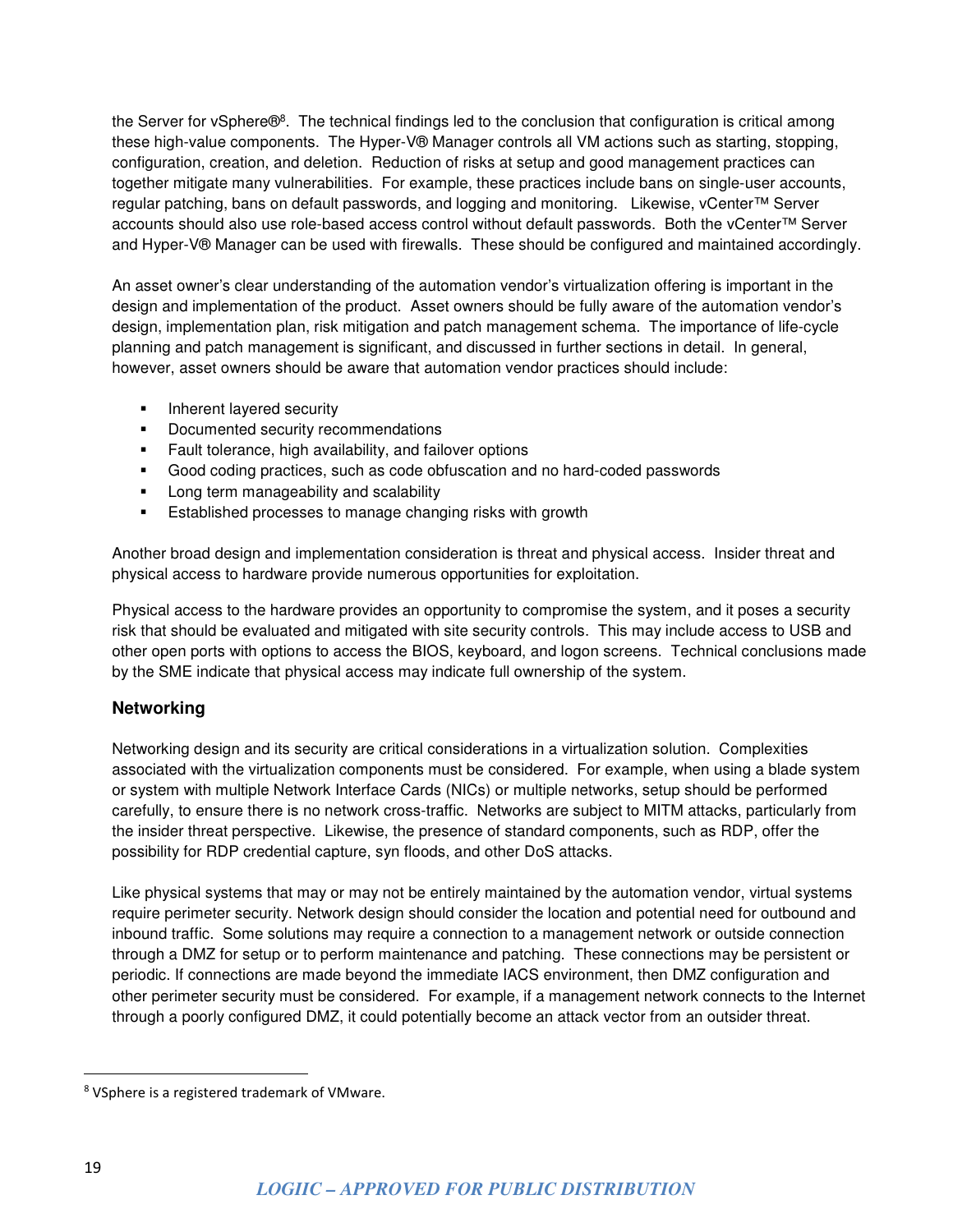Good networking practices pertain to virtualization solutions as well. Firewalls, whether embedded or physical, must be carefully configured and maintained, with a focus on incoming ports. Passwords should not be transmitted in the clear. Remote user accounts should be configured carefully, with consideration to rolebased access control, monitoring, log management, and intrusion detection.

#### **Planning**

Virtualization solutions are not inherently secure unless designed and configured accordingly. Virtualization may reduce some risks but introduce others. Clear objectives, planning, design, and project definition is important to maximizing the benefits of virtualization. Asset owners and automation vendors should collaborate to plan, scale, and implementation the solution. Specific aspects of the system require consideration during the initial planning stages; these aspects include the need for high availability, fault tolerance, and failover capabilities (discussed in detail in a later section). Performance, optimization, and footprint reduction are aspects that can be best realized during the initial planning stages. However, the asset owner must also forecast the skillsets and time required to manage and grow the solution over the entire lifecycle.

#### **Scalability**

One of the main reasons virtualization is used today in process control is the reduction in footprint. Correct implementation of virtualization provides a reduction in number of required hardware pieces. It is important to note that system growth and future needs must be carefully considered during the initial implementation. Limitations of the hardware and software can impact scalability. Without careful planning, the asset owner may destabilize the system through growth, or quickly reach maximum capability. In this case, the asset owner may have to purchase additional hardware and reduce the full return on investment of a reduced footprint. Example considerations:

- Hyper-V® allows an administrator to grow and increase VMs without limitation, which could overextend resources and crash the system.
- VMWare® does not allow growth beyond limits that could break the system. Instead, an alert is generated, and the action is lost.

Optimization and growth, such as adding equipment or planning for new hosts (rather than VMs), can occur without introducing new security risks. Aside from potential destabilization through resource usage, addition of new hosts does not create new threat vectors or impact overall security.

#### Cluster and Blade Environments

Security considerations differ between the cluster and blade environments. Blade environments mitigate certain security risks via reduced networking and distribution. For example, an iSCSI network in a traditional cluster environment may present new attack vectors. Although more attack vectors may exist in a cluster due to its distributed nature, these risks should be weighed against issues known to blade environments. For example, embedded switch risks and cross-traffic issues can exist in a blade if it is not correctly configured. Embedded switch configuration may be controlled by the hardware manufacturer, not the automation vendor. Misconfiguration of the switch could present new threat vectors.

#### **Threat**

The use of virtualization at Layer 3/3.5 or below assumes that risks come from the insider threat. Insider threats can be managed with physical security and role-based access control, policies, and procedures. Virtualization does not necessarily reduce the risk to insider threat, although it may change the threat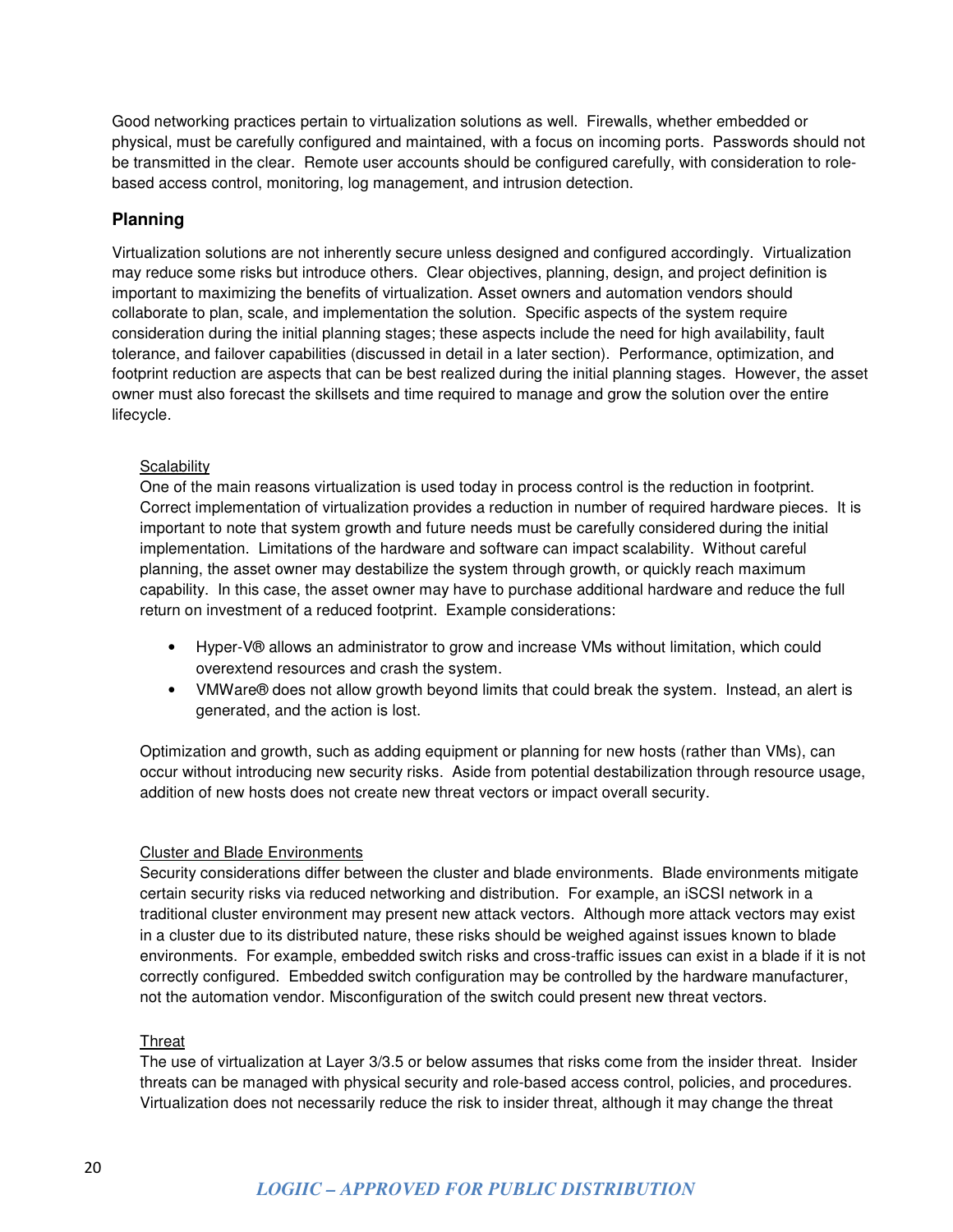landscape and potential vectors. In cases where connection to a management network is required to support the virtualization technology, outsider threats may pose a risk, but only if other perimeter defenses are compromised. Outsider threats would have to penetrate the DMZ and the management network to access assets on that network and below. As mentioned previously, if networks are interconnected, the asset owner must rely on proper configuration and DMZ structuring to ensure the security of the virtual systems.

#### Component Management and Shared Memory

It is important to consider the fact that although hardware may be reduced in size and number in a virtual environment, several key components still exist that require ongoing management. These include the core hypervisors and hardware (whether a cluster or blade), thin clients, and any networking components such as hubs and physical firewalls. The configuration should be secured, and ongoing component management and maintenance should be performed to ensure that no new threat vectors are introduced.

Shared memory in a virtualization environment held particular interest to the LOGIIC members. The SME performed research specific to this threat and crafted customized exploits to identify attack vectors that exploit shared memory. While this attack vector is theoretically possible, conclusions were developed that suggest a nation-state-level threat would likely be required for successful completion of this attack. The complexities, time, and resources required to exploit shared memory indicate that other, more accessible, vectors are more attractive to an adversary.

#### **Patching**

Perhaps the most important of the assessment's operational findings is the need for patching and system maintenance. Many of the attacks succeed because the system was not fully patched and up-to-date at the time of testing. This indicates the importance of up-to-date patching. Unpatched systems have significantly larger attack surfaces. An important consideration is the fact that Hyper-V® and VMWare® patches may not be accredited by the automation vendor, or may not be accredited immediately. This requires the asset owner to independently download and install qualified<sup>9</sup> patches for VMWare® and Hyper-V®. Some asset owners may be reluctant to do this without automation vendor accreditation. Likewise, patching increases the number of resources required for maintenance of the security of the system. If patches were not updated over the course of time, a significant number of attacks could be potentially successful. Asset owners may choose to utilize the IEC 62443-2-3 as a guideline for patch management in the IACS environment

#### **Considerations with Failover, High Availability, and Fault Tolerance**

A number of automation vendors offer different hardware solutions based on the customer's objectives. Perhaps the most important consideration when designing an architecture is the need for failover, high availability, and fault tolerance. It is important for asset owners to engage the vendor to obtain a clear

-

<sup>9</sup>Per IEC 62443-2-3, qualified patches are tested and deployed in a manner that reflects the production environment, to ensure that the reliability and operability of the IACS is not negatively affected when patches are installed.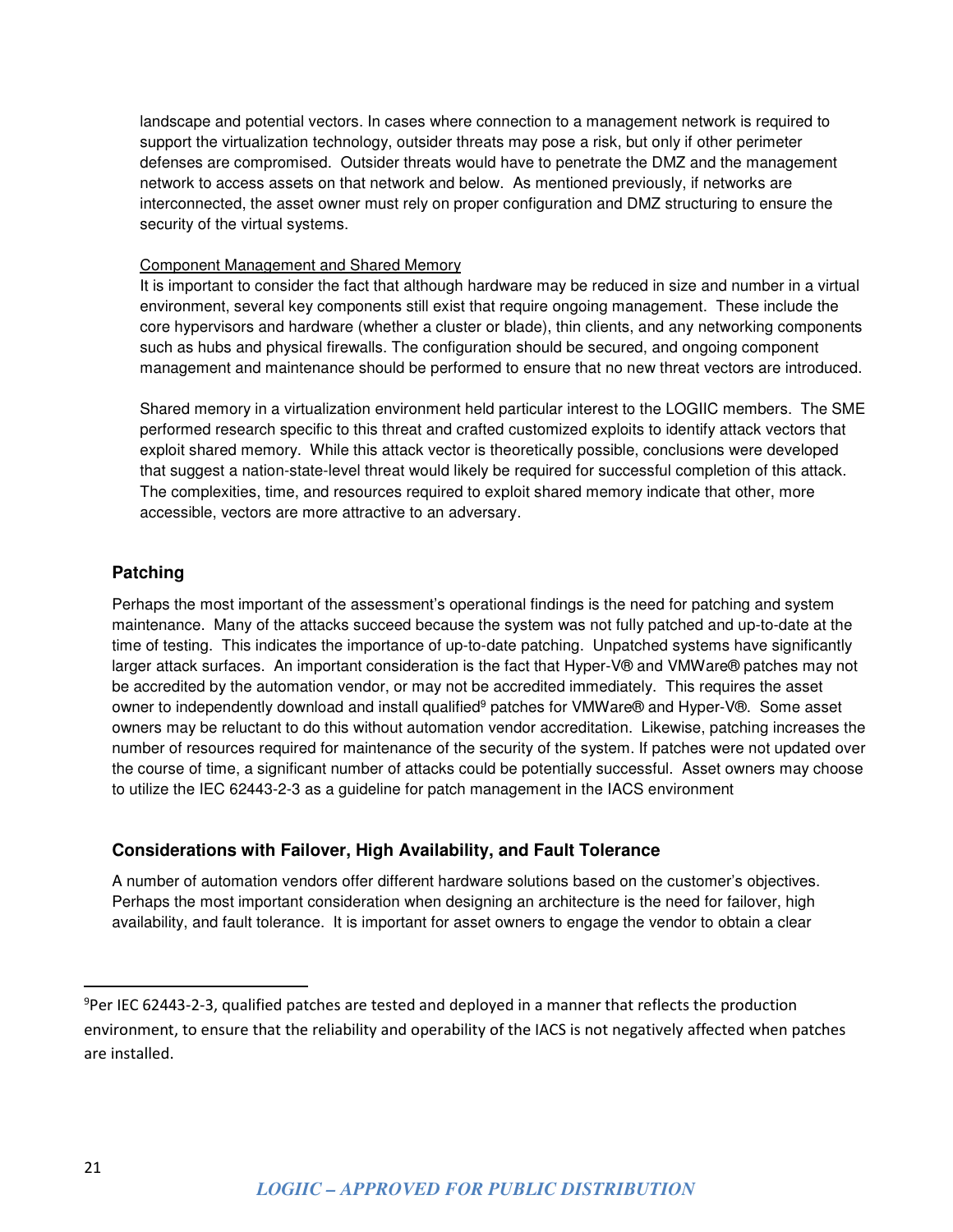understanding of how vendors define these capabilities in the context of their architecture designs and product offerings.

Significant time during the assessment was dedicated to the discussion of failover, high availability, and fault tolerance. An asset owner's use of the system, criticality of the applications hosted, and overall risk portfolio must be considered when planning continuity of operations. Planning for this continuity when using virtual systems must occur during the design phase. Failover, high availability, and fault tolerance have hardware dependencies and relative time scales that must be evaluated. The following is a description of each.

These terms are sometimes used interchangeably in other areas of IT or business, but there are distinct differences in the virtual environment. The descriptions below were derived from discussions between the automation vendor, LOGIIC team, and SME during the assessment to assist in forming broader technical conclusions.

#### Failover

The term "failover" is used when focusing on hardware. Failover occurs in a cluster environment when one host (such as a blade server) fails, or stops, and one or more other hosts takes over the responsibilities of the failed host. Note that this is not software or application failover. Host failover is available only in a cluster environment but can be used with Hyper-V® or VMWare®.

#### Fault Tolerance

Fault tolerance offers the capability to continue operating through disruptions or failures, and occurs automatically. Fault tolerance occurs when a host fails, or stops, and ghost VMs automatically take over responsibilities. The ghost is a bit copy of the original host. This capability is available in VMWare® but not Hyper-V®, and is only available in a cluster environment. During the shift of responsibilities to the ghost VMs, there is approximately a 30 second loss of view to the operator. There is no loss of control, however. The operator is aware that a shift of responsibilities is underway though a notification on the display.

In VMWare®, if more than one virtual CPU is in use on a host, then fault tolerance is not an option. Likewise, cross-platform fault tolerance cannot occur. Replication using dedicated networks may be a substitute for this capability. However, replication requires a manual mode switch with temporary loss of control, and is not a direct failover.

#### High Availability

High availability is available with Hyper-V® or VMWare®, but only in a cluster environment. High availability occurs when a host fails, or stops, and the VMs are restarted on other available hosts within the same cluster. Because this process requires the bootup of an additional system, additional time may be needed. This process takes between 30 seconds and 3 minutes to complete. High availability of modules on workstations results in temporary loss of control. High availability of modules on the main server results in temporary loss of view.

It should be noted that virtualization does not prevent common-mode or cascading failures. Virtualization of numerous servers in the IACS environment on single platforms create critical points of failure. This should be considered when designing the architecture with the vendor. Reduction in the risks of critical failure points may require failover capabilities and fault tolerance or other redundancies.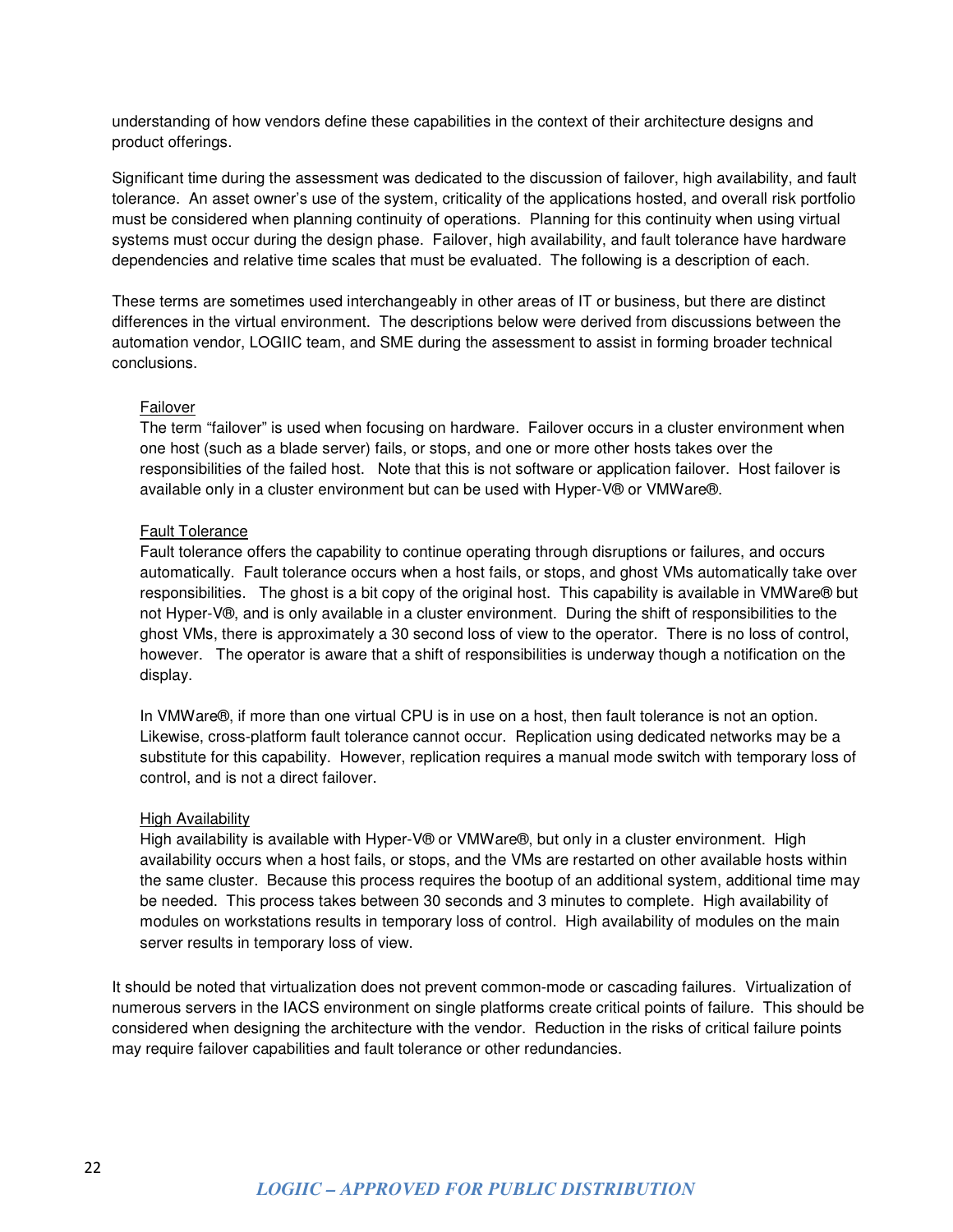## **5 CONCLUSIONS**

Like many technologies applied in the IACS environment, optimizing a process or maximizing benefit often requires interface with complex technologies. Virtualization, whether in the Hyper-V® or VMWare® environment, requires strong technical skills to design, set up, and manage the system, and to maximize the benefit of the technology. Use of virtualization in the IACS environment requires evaluation of risks to core systems. Identification and mitigation of the risks to core systems created by shared hardware, physical access, and complex networking should occur in the design phase. This evaluation should include identification of any critical failure points and determine the needs for failover, fault tolerance, and high availability. Early engagement with the automation vendor is important in order to specify the most applicable design prior to implementation. Although setup and implementation may be performed primarily by the automation vendor, it should be assumed that the asset owner will need strong technical resources available at their site to manage and monitor the virtual environments. These resources should include server, system, and networking skills. As concluded by the testing, implementation errors or misconfigurations could lead to vulnerabilities, but may also destabilize the system.

Vulnerabilities were discovered in both the Hyper-V® and VMWare® test architectures. Some findings were technical in nature; others were operational. In cases where technical vulnerabilities were discovered, implementation issues or lack of patches were typically the root cause. Some design vulnerabilities were primarily discovered in the hardware or platform management components, requiring collaboration between the automation vendor and the manufacturer.

In architectures that remain within the IACS network, no severe vulnerabilities were discovered that could make this virtual system easily exploitable by the outsider threat. The outsider threat relies upon poor DMZ and network security that can be used as a vector to exploit the management network. The insider threat has several attack vectors, but each requires some knowledge of the system and its configuration. In many cases, physical access to the systems may be the most attractive and easiest threat vector.

Several takeaways were discussed with the team, including the following key points:

- VMWare® and Hyper-V® architectures provided a nearly equivalent attack surface. Vulnerabilities focus more on implementation and patching, and less about the virtualization product itself.
- Technical vulnerabilities, though reduced in number, exist mainly due to patching issues, implementation issues, or limitations of the hardware/software. Standard products and services, such as RDP, provide a broader attack surface that typically requires patching.
- Operational findings are not specific to automation vendor products. These general findings should be considered during the decision to design and implement a virtual solution in an IACS environment. These findings apply to the implementation of VMWare®, Hyper-V®, blades, clusters, and scalable configurations.

Reviewing the project questions, the following brief conclusions were made:

What are the ramifications of using a hardware vs. software solution?

The hardware and software components of the solutions offered today vary depending on the automation vendor. Hardware and software components each present threat vectors and risks. These may be managed by the automation vendor or the asset owner, but should be determined during design.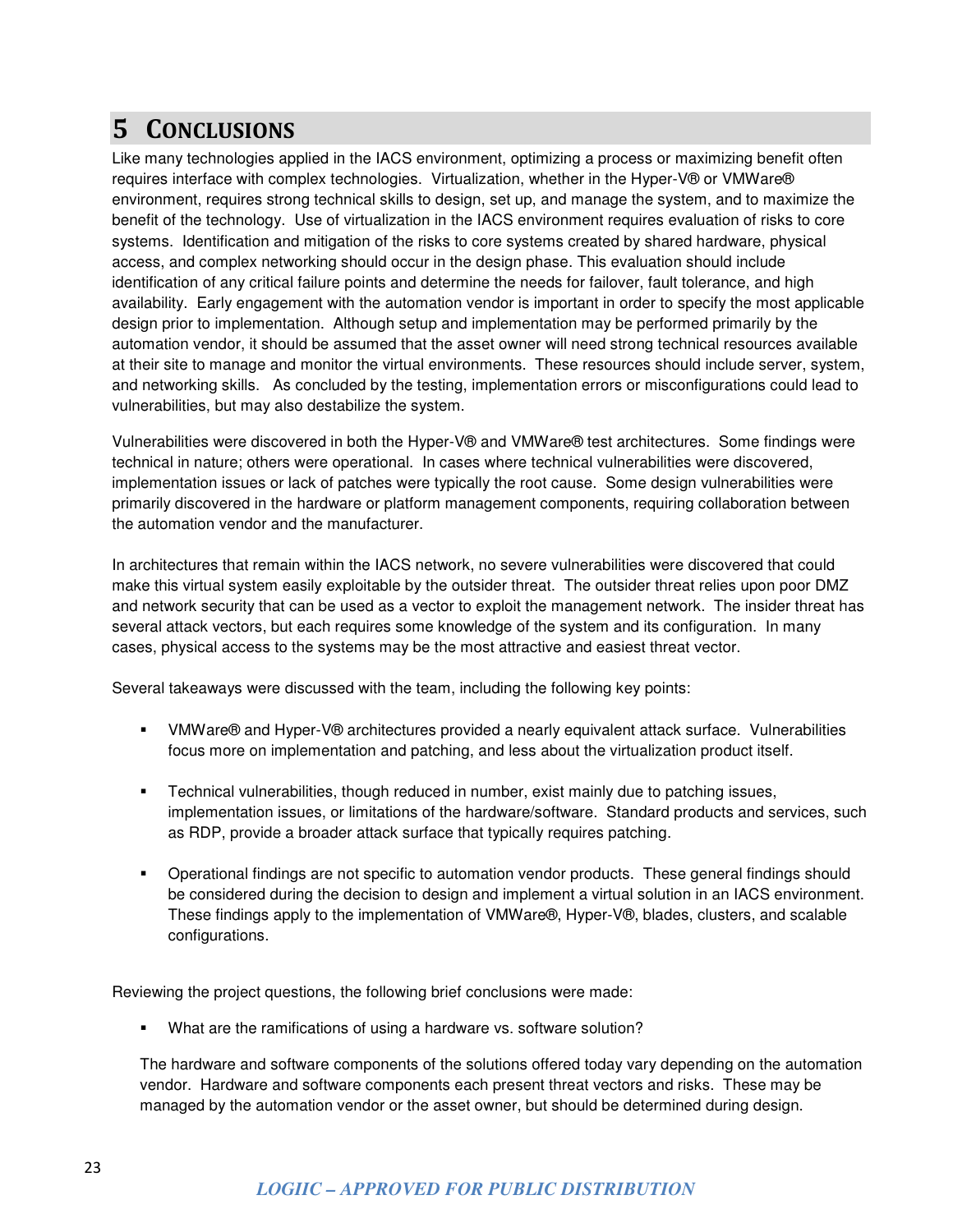Hardware risks that are inherent to the manufacturer's design may be more difficult to mitigate without direct engagement of the manufacturer.

What are the security differences between Hyper-V® and VMware®?

In this project assessment, Hyper-V® and VMware® presented approximately the same number of risks, although the attack surface may be slightly different. One product did not appear significantly more secure than the other in the IACS environment. The findings that indicated the importance of patch management, careful networking, and secure configuration, apply to both products. The automation vendor software may, however, interface differently with each product; these interfaces should be clearly identified in early design discussions.

Are resource utilization and SCADA optimization attainable while maintaining security?

The virtualization environment can be operated securely, particularly if risks are mitigated at the beginning of the life cycle. Some risks are present when core functions exist on single hardware platforms or on shared resources. Failover and fault tolerance planning, redundancy, and resilience should be addressed during the design phase. An asset owner may need to determine the level of acceptable risk based on the desire for footprint reduction and optimization. This can occur through careful planning and discussions with the automation vendor.

What are the security risks associated with maintaining and remotely accessing the virtual machines?

Remote access risks are highly dependent on the automation vendor approach. Standard remote access risks exist, as do risks that arise if the automation vendor does not accredit all patches affecting the virtualization software. The asset owner must then determine a patch maintenance program to mitigate risks to the virtualization software.

Are there risks associated with very standard and open software choices?

As with other technologies, standard software choices can present well-known and attractive attack surfaces. Standard products such as VMware® and Hyper-V® represent the majority of virtual solutions offered in automation vendor products. While some vendors may offer more proprietary solutions, these products were not tested during this project.

How much vendor access to the systems is required, and does this pose a risk?

Access is highly dependent on the automation vendor model. Any connection to or from the IACS environment poses additional threat vectors. Asset owners should review automation vendor access to a virtualized solution prior to design and implementation, and evaluate the risk accordingly.

 Do the increased fault tolerance and rollover capabilities of virtualization provide a more secure solution?

Failover and fault tolerance can mitigate risks that single points of failure can create. These are more effectively implemented at the beginning of the life cycle.

Can the thin client be used as a threat vector?

Yes, thin clients can be used as a threat vector. Thin client offerings vary depending on the automation vendor's solution. Management of the thin client is necessary to reduce risk.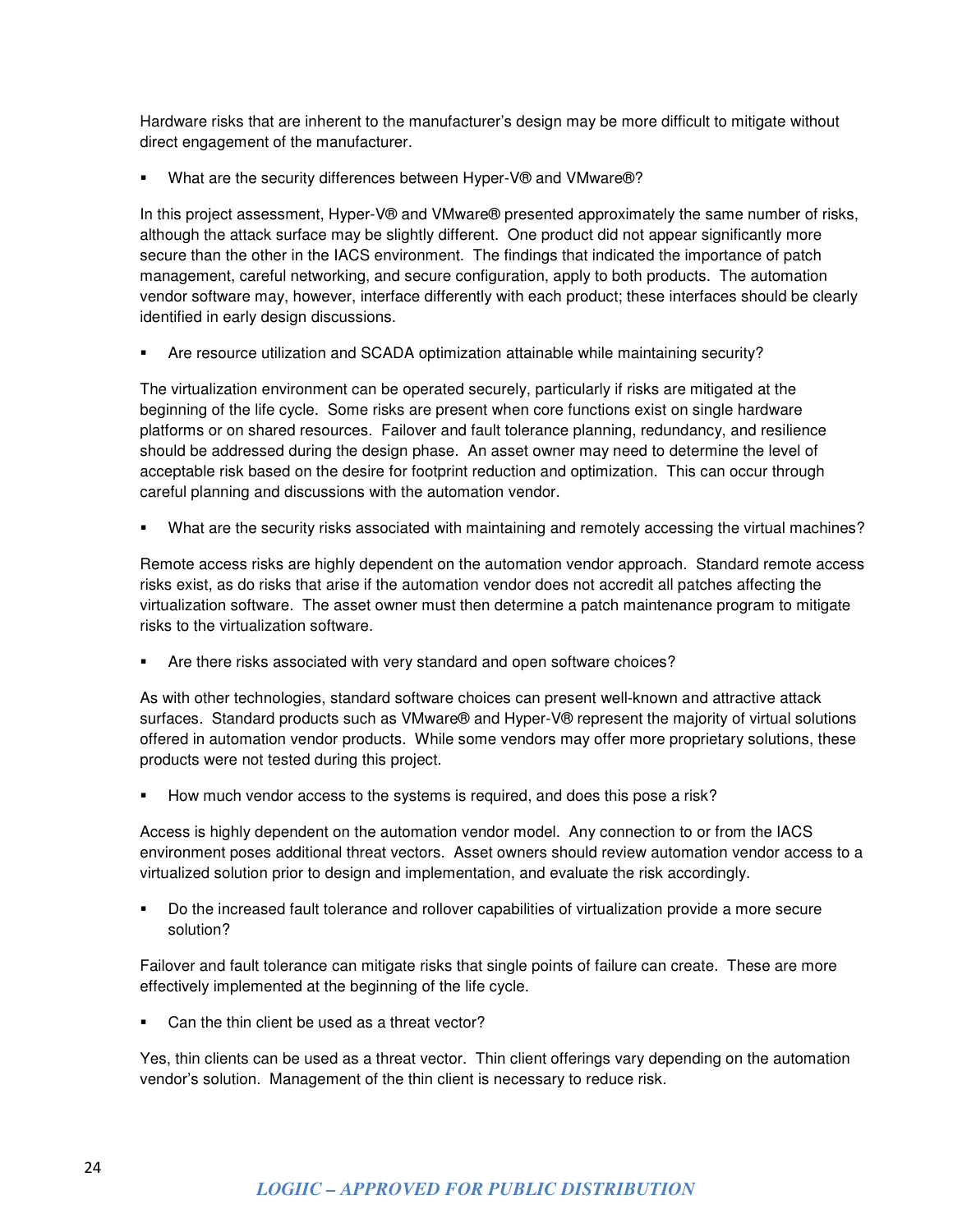What are the ramifications of shared memory space in a virtualized environment?

Though shared memory does provide an attack vector, assessment results indicated this would require a sophisticated threat. As virtualization becomes more common in the IACS environment, emerging threats that leverage shared memory should be monitored.

Do patch management and update processes present threat vectors?

Patching through remote access may present a threat vector, but should be addressed as a remote management risk. Conversely, the threat of not patching is significant. A patch management plan is critical. This plan should be a significant part of the design and planning discussion with the automation vendor.

The detailed technical findings and operational conclusions derived during this project produced a set of topics that should be evaluated when considering the viability of virtualization in a specific IACS environment. This includes the product evaluation phase, planning and design, and implementation phases. As determined in previous LOGIIC research projects, implementation of new technologies in a critical operational environment requires careful evaluation and planning. While technical vulnerabilities due to a missing patch or the need to change a default password can be easily mitigated, larger implementation issues may require more effort. These include:

- **Planning for growth and long-term needs (scalability)**
- **•** Criticality and availability of systems
- Engagement with automation vendor on plans for and limitations in failover, fault tolerance, and high availability options
- Management of the systems, including patching and system health monitoring

This assessment concludes that that Hyper-V® and VMWare® virtualization solutions can be implemented securely if carefully designed, patched, and managed. The vulnerabilities identified in this assessment can be mitigated through patching and careful configuration. Operational findings regarding the use of different structures, such as blade servers or clusters, or the use of common products such as VMWare® and Hyper-V®, may be applied to broader considerations in the use of virtualization for IACS environments.